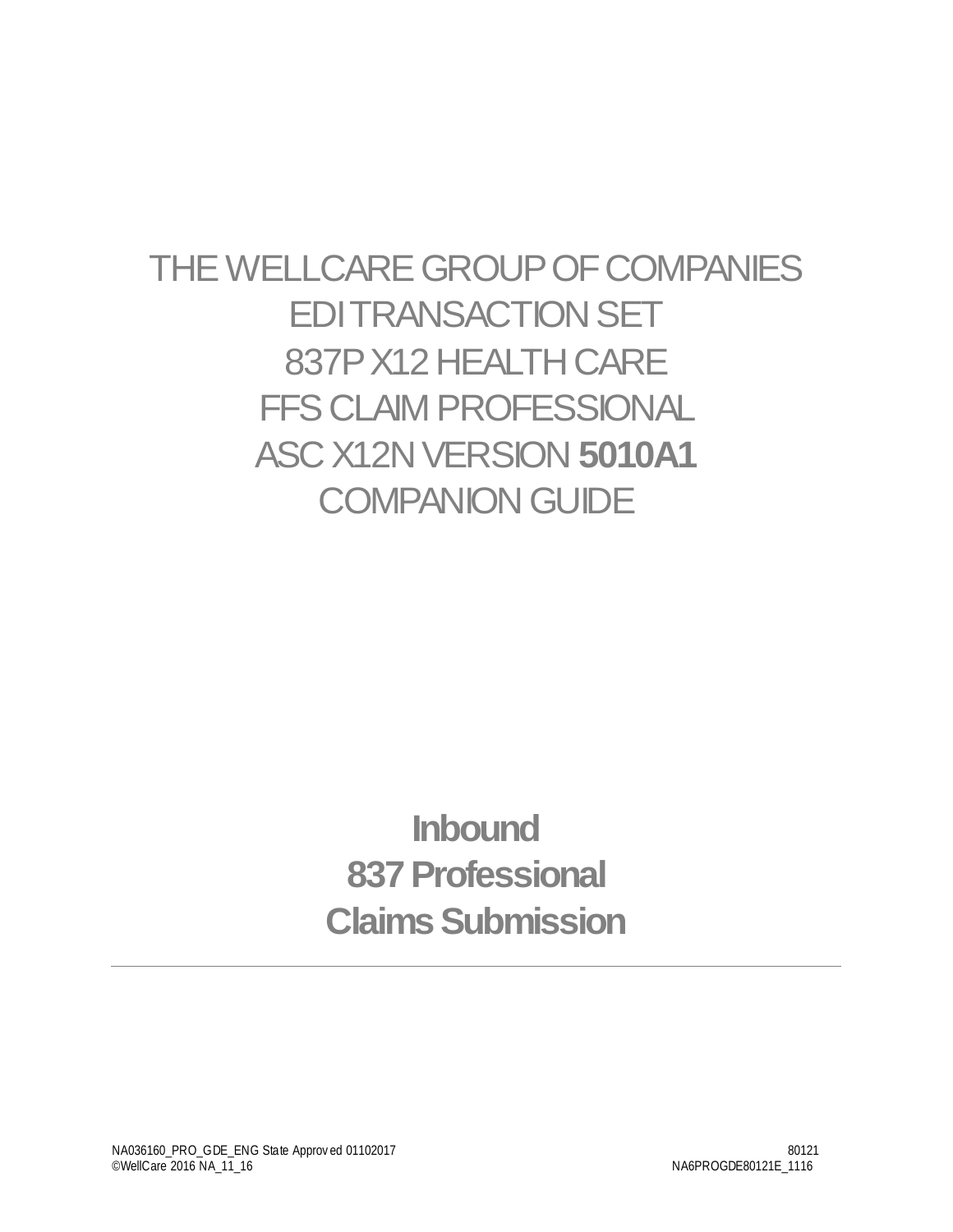#### **Table of Contents**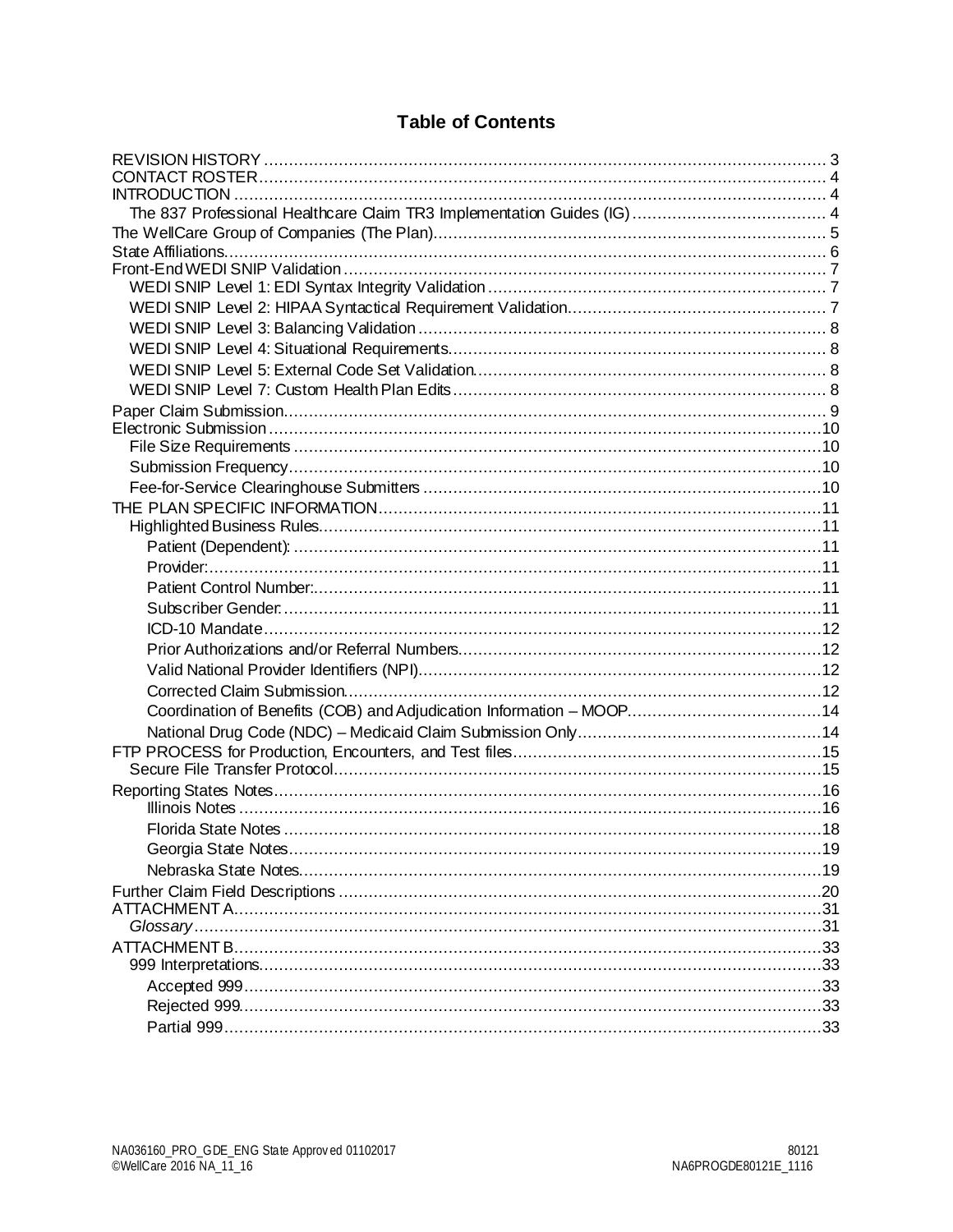<span id="page-2-0"></span>

| <b>Date</b> | Rev#                   | <b>Author</b>                                                           | <b>Description</b>                                                                                                                                   |
|-------------|------------------------|-------------------------------------------------------------------------|------------------------------------------------------------------------------------------------------------------------------------------------------|
| 06/11/2010  | 1.0 Review             | Craig Smitman                                                           | <b>State Review</b>                                                                                                                                  |
| 02/25/2011  | 1.01 Update            | Craig Smitman                                                           | Updated Verbiage for errata dates                                                                                                                    |
| 02/25/2011  | 1.01 Update            | Craig Smitman                                                           | Updated the Clearinghouse verbiage                                                                                                                   |
| 02/25/2011  | 1.01 Update            | Craig Smitman                                                           | <b>Updated the File Size Requirements</b>                                                                                                            |
| 06/14/2011  | 1.02 Update            | Craig Smitman                                                           | Updated the Verbiage for COB - MOOP                                                                                                                  |
| 06/20/2011  | 1.02 Update            | Craig Smitman                                                           | Updated the Verbiage to add the all "The<br>Plans" and added a page that has all The<br>Plans names on it.                                           |
| 12/19/2011  | 2.0 Review /<br>Update | Lee Falk                                                                | <b>Updated Guide with Business</b><br>Requirements                                                                                                   |
| 12/27/2011  | 2.01 Update            | Craig Smitman                                                           | Updated the Guide with KY Requirements<br>and small revisions                                                                                        |
| 06/10/2013  | 2.02 Update            | Lee Falk                                                                | Updated the verbiage for Taxonomy code,<br>COB and paper requirements                                                                                |
| 09/16/2013  | 2.03 Update            | Craig Smitman                                                           | Updated some verbiage in the guide                                                                                                                   |
| 09/17/2013  | 2.04 Update            | Craig Smitman /<br>Damaryes<br>Escribano                                | Added ICD-10 Mandate Business Rule and<br>updated the Paper Claim Submission<br>verbiage                                                             |
| 10/04/2013  | 2.05 Update            | Craig Smitman /<br><b>GA</b> Market                                     | Updated the ICD-10 Verbiage to add Date<br>of Service as part of the Mandate.                                                                        |
| 12/06/2013  | 2.06 Update            | <b>Craig Smitman</b>                                                    | Removed the Encounter File Upload for<br>Direct Submitters section since this FFS<br>Guide.                                                          |
| 08/06/2014  | 2.07 Update            | Craig Smitman /<br><b>Tiffany Hilleary</b>                              | Updated the ICD-10 Start Date and added<br>New States for Windsor and removed EAS<br>Logo. Updated the E-Mail in the Contact<br>Roster               |
| 08/30/2015  | 2.08 Update            | Craig Smitman /<br>Fran Meadows                                         | <b>Removed KY Requirements</b>                                                                                                                       |
| 10/29/2015  | 2.09 Update            | Craig Smitman                                                           | Updated the Guide with IA Requirements                                                                                                               |
| 08/03/2016  | 2.10 Update            | Craig Smitman                                                           | Update the Guide with NE Requirements<br>Removed the IA Requirements<br>Removed Windsor Logo                                                         |
| 08/12/2016  | 2.11 Update            | Craig Smitman /<br>Edouard<br>Desruisseaux /<br><b>Tiffany Hilleary</b> | Updated the WellCare Group of<br>Companies, State Affiliation and<br>Added Referring Provider State License<br>and Spinal Manipulation Service Notes |
| 09/07/2016  | 2.12 Update            | Craig Smitman /<br>Edouard<br>Desruisseaux                              | Made a change the NE in the Referring<br>Provider State License Note. Changed NTE<br>to REF.                                                         |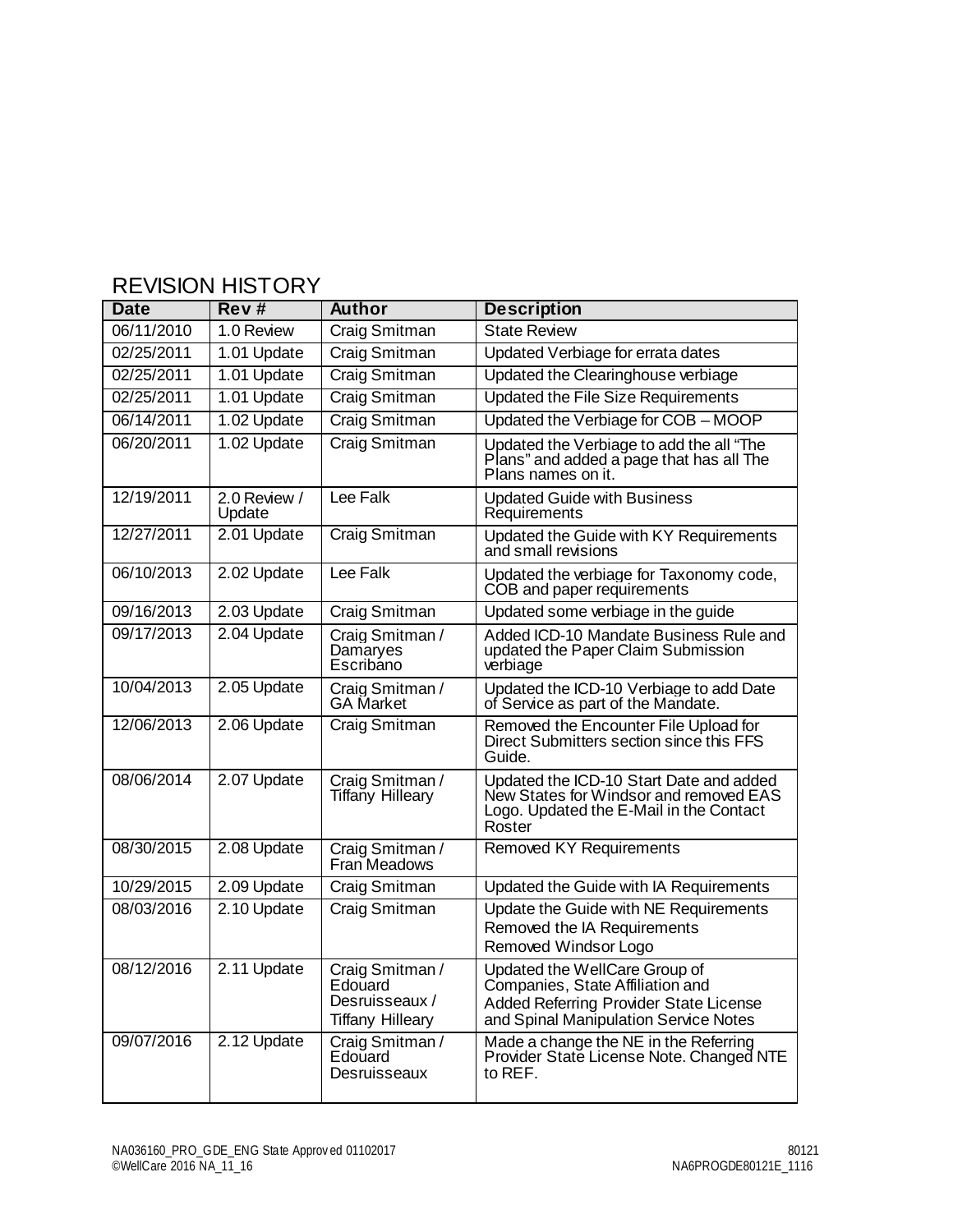## <span id="page-3-0"></span>CONTACT ROSTER

Trading Partners and Providers: for questions, concerns or testing information, please email the following:

#### **EDI Coordinator/Testing**

**EDIAnalyst @wellcare.com** Multi group supported email distribution

### <span id="page-3-1"></span>**INTRODUCTION**

The WellCare Group of Companies ("The Plan") used the standard format for Claims Data reporting from Providers and Trading Partners (TPs). The Plan X12N 837 Professional Claim "Companion Guide" is intended for use by The Plan's Providers and Trading Partners (TPs) in conjunction with HIPAA ANSI ASC X12N Technical Report Type 3 Electronic Transaction Standard (Version –TR3) and its related errata X222A1 Implementation Guide.

The Reference HIPAA TR3 for this Companion Guide is the ANSI ASC X12N 837P TR3 Version – 005010X222 and its related errata X222A1

- UAT 5010 X222A1 Start Date 09/01/2011 for inbound FFS claims
- Production 5010 X222A1 Start Date 01/01/2012 for inbound FFS claims
- Production 5010 X222A1 Mandate Date 04/01/2012 for inbound FFS claims

The Plan's Companion Guides have been written to assist those Providers and Vendors who will be implementing the X12 837 Healthcare Claim Professional transactions but does not contradict, disagree, oppose, or otherwise modify the HIPAA Technical Report Type 3 (TR3) in a manner that will make its implementation by users to be out of compliance.

Using this Companion Guide does not mean that a claim will be paid. It does not imply payment policies of payers or the benefits that have been purchased by the employer or subscriber. This Companion Guide clarifies the HIPAA-designated standard usage and must be used in conjunction with the following document:

#### <span id="page-3-2"></span>**The 837 Professional Healthcare Claim TR3 Implementation Guides (IG)**

To purchase the IG, contact Washington Publishing Company at **www.wpc-edi.com**.

This Companion Guide contains data clarifications derived from specific business rules that apply exclusively to claims processing for The Plan. Field requirements are located in the ASC X12N 837I (005010X222A1) TR3 Implementation Guide.

Submitters are advised that updates will be made to the Companion Guides on a continual basis to include new revisions to the web sites below. Submitters are encouraged to check our website periodically for updates to the Companion Guides.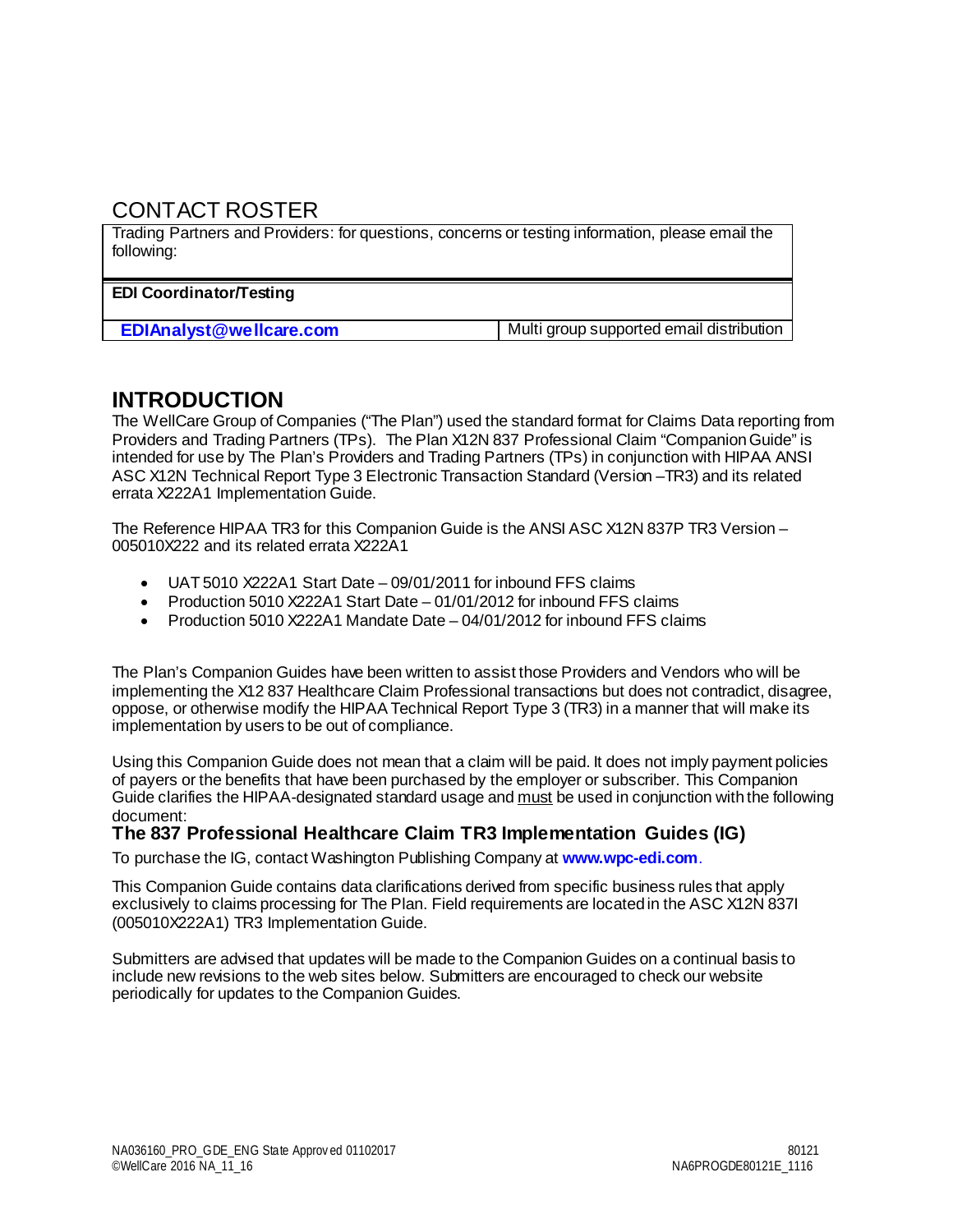## <span id="page-4-0"></span>The WellCare Group of Companies (The Plan)



'Ohana Health Plan, a plan offered by WellCare Health Insurance of Arizona, Inc. WellCare Health Insurance of Illinois, Inc. Easy Choice California WellCare Health Insurance of New York, Inc. WellCare of Texas, Inc. WellCare Health Plans of New Jersey, Inc. Healthy Connections Prime WellCare of Nebraska, Inc. The Missouri Care, Inc. WellCare of Louisiana, Inc. WellCare of South Carolina, Inc. WellCare of New York, Inc. The State of New York, Inc. The State Easy Choice Health Plan WellCare of Connecticut, Inc. The MellCare of Kentucky, Inc. WellCare of Georgia, Inc. The MellCare Health Plans of Kentucky, Inc. Harmony Health Plan of Illinois, Inc. WellCare of Ohio, Inc.

WellCare of Florida, Inc., operating in Florida as Staywell and Staywell Kids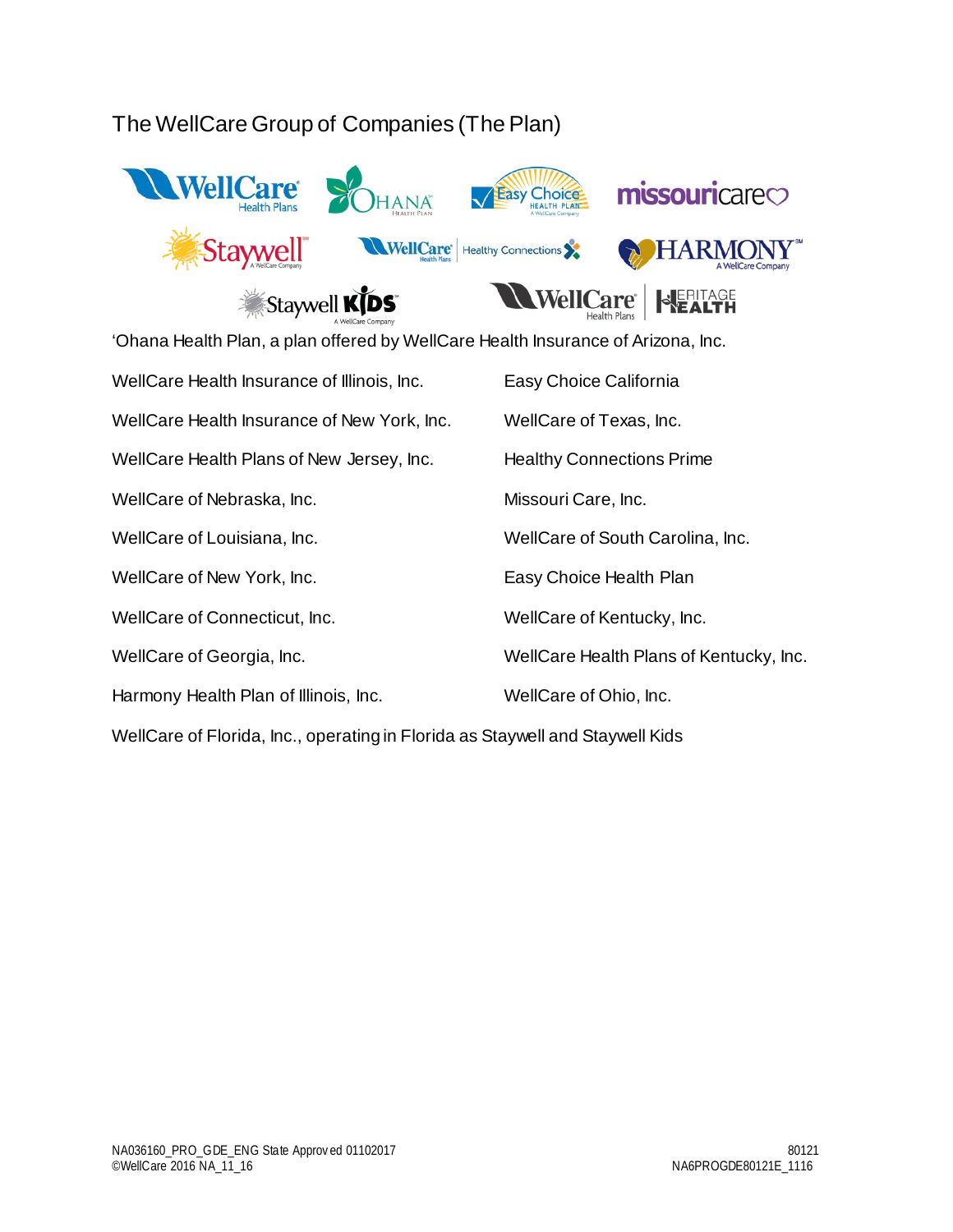## <span id="page-5-0"></span>**State Affiliations**

This Guide covers further clarification to Providers and TPs on how to report claims to The Plan. The Plan provides services in the following states:

Arizona – Medicare Arkansas – Medicare California – Medicare/Medicaid Connecticut – Medicare/Medicaid Florida – Medicare/Medicaid Georgia – Medicare/Medicaid Hawaii – Medicare/Medicaid Illinois – Medicare/Medicaid Indiana – Medicare Kentucky – Medicaid/Medicare Louisiana – Medicare Mississippi – Medicare Missouri – Medicare/Medicaid Nebraska – Medicaid New York – Medicare/Medicaid New Jersey – Medicare/Medicaid Ohio – Medicare South Carolina – Medicaid / Medicare Texas – Medicaid Tennessee – Medicare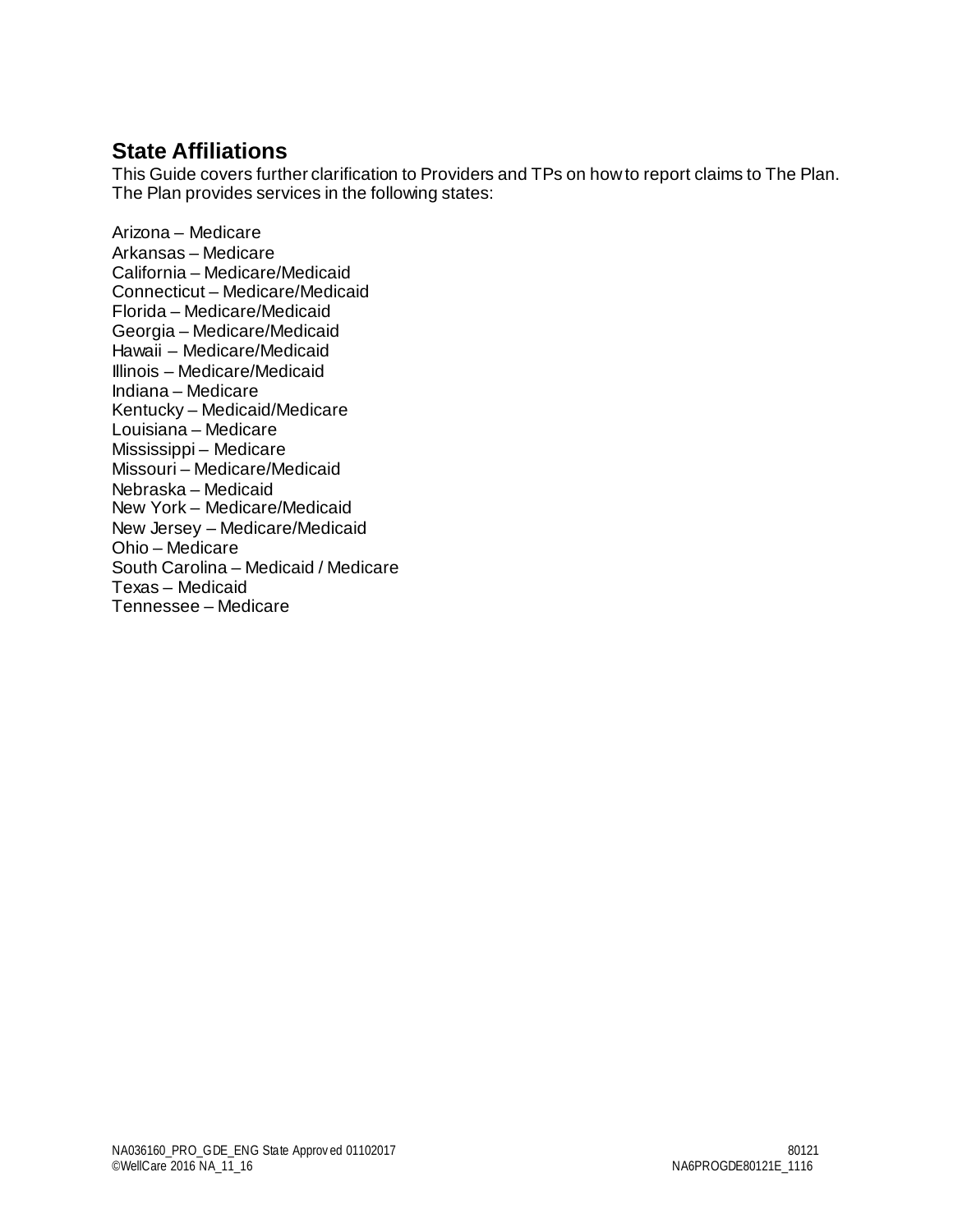## <span id="page-6-0"></span>**Front-End WEDI SNIP Validation**

The Front-End System, utilizing EDIFECS Validation Engine, will be performing the Workgroup for Electronic Data Interchange (WEDI) Strategic National Implementation Process (SNIP) Validation. Any claims that do not pass WEDI SNIP Validations will be rejected. Below are a few examples of the Health Plans SNIP level requirements:

#### <span id="page-6-1"></span>**WEDI SNIP Level 1: EDI Syntax Integrity Validation**

• Syntax errors also referred to as Integrity Testing, which is at the file level. This level will verify that valid EDI syntax for each type of transaction has been submitted. When these errors are received the entire file will be rejected back to the submitter. Errors can occur at the file level, batch level within a file or individual claim level. It is therefore possible that an entire file or just part of a file could be rejected and sent back to the submitter when one of these errors is encountered.

Examples of these errors include but are not limited to:

- Invalid date or time
- Invalid telephone number
- The data element is too long (i.e., the claim form field expects a numerical figure 9 characters long but reads 10 or more characters)
- Field 'Name' is required on the Reject Response Transaction (i.e. Field 'ID' is missing. It is required when Reject Response is "R")
- A slash is not allowed as a value for dates (i.e., date of service is expected to be in a numerical format of CCYYMMDD. MM/DD/CCYY is incorrect.)

#### <span id="page-6-2"></span>**WEDI SNIP Level 2: HIPAA Syntactical Requirement Validation**

• This level is for HIPAA syntax errors. This level is also referred to as Requirement Testing. This level will verify that the transaction sets adhere to HIPAA Implementation guides.

Examples of these errors include but are not limited to:

- Social Security Number is not valid.
- Procedure Date is required when ICD are reported.
- Claim number limit per transaction has been exceeded.
- 'Name' is required when ID is not sent.
- Revenue Code should not be used when it is already used as a Procedure Code.
- NPI number is invalid for 'Name'.
- State code is required for an auto accident.
- Employer Identification Number (EIN) is invalid.
- Missing/invalid Patient information. Member identification missing or invalid. Patient's city, state, or ZIP is missing or invalid.
- Invalid character or data element. The data element size is invalid or has invalid character limits.
- Missing NPI. WellCare requires NPI numbers on claims as of May 23, 2008 in accordance with HIPAA guidelines. An NPI must be a valid 10-digit number.
- Legacy ID still on claim. Legacy numbers include Provider IDs, Medicaid and Medicare IDs, UPIN and State License numbers. All legacy numbers need to be removed from claims.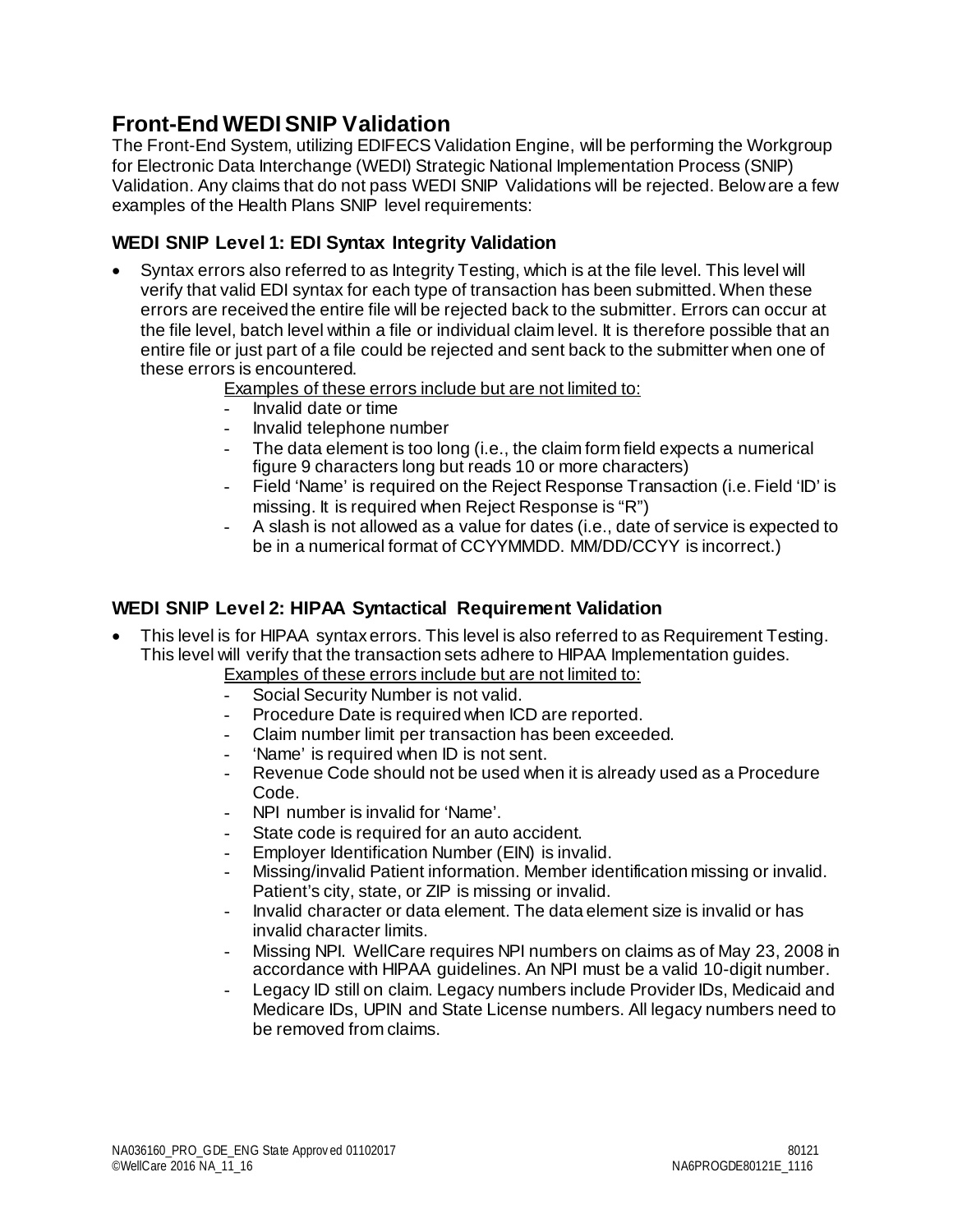#### <span id="page-7-0"></span>**WEDI SNIP Level 3: Balancing Validation**

- This level is for balancing of the claim. This level will validate the transactions submitted for balanced field totals and financial balancing of claims.
	- Examples of these errors include but are not limited to:
	- Total charge amount for services does not equal sum of lines charges.
	- Service line payment amount failed to balance against adjusted line amount.

#### <span id="page-7-1"></span>**WEDI SNIP Level 4: Situational Requirements**

- This level is for Situation Requirements/Testing. This level will test specific inter-segment situations as defined in the implementation guide, where if A occurs, then B must be populated.
	- Examples of these errors include but are not limited to:
	- If the claim is for an auto accident, the accident date must be present.
	- Patient Reason for Visit is required on unscheduled outpatient visits.
	- Effective date of coverage is required when adding new coverage for a member.
	- Physical address of service location is required for all places of service billed.
	- Referral number is required when a referral is involved.
	- Subscriber Primary ID is required when Subscriber is the Patient.
	- Payer ID should match to the previously defined Primary Identifier of Other Payer.

#### <span id="page-7-2"></span>**WEDI SNIP Level 5: External Code Set Validation**

• This level not only validates the code sets, but also ensures the usage is appropriate for any particular transaction and appropriate with the coding guidelines that apply to the specific code set.

Examples of these errors include but are not limited to:

- Validated CPT code
- ICD Codes
- ZIP code
- National Drug Code (NDC)
- Taxonomy Code validation
- State code
- Point of Origin for Admission or Status Codes
- Adjustment Reason Codes and their appropriate use within the transaction

#### <span id="page-7-3"></span>**WEDI SNIP Level 7: Custom Health Plan Edits**

• This level is intended for specific business requirements by the Health Plan that are not covered within the WEDI SNIP or the Implementation Guide.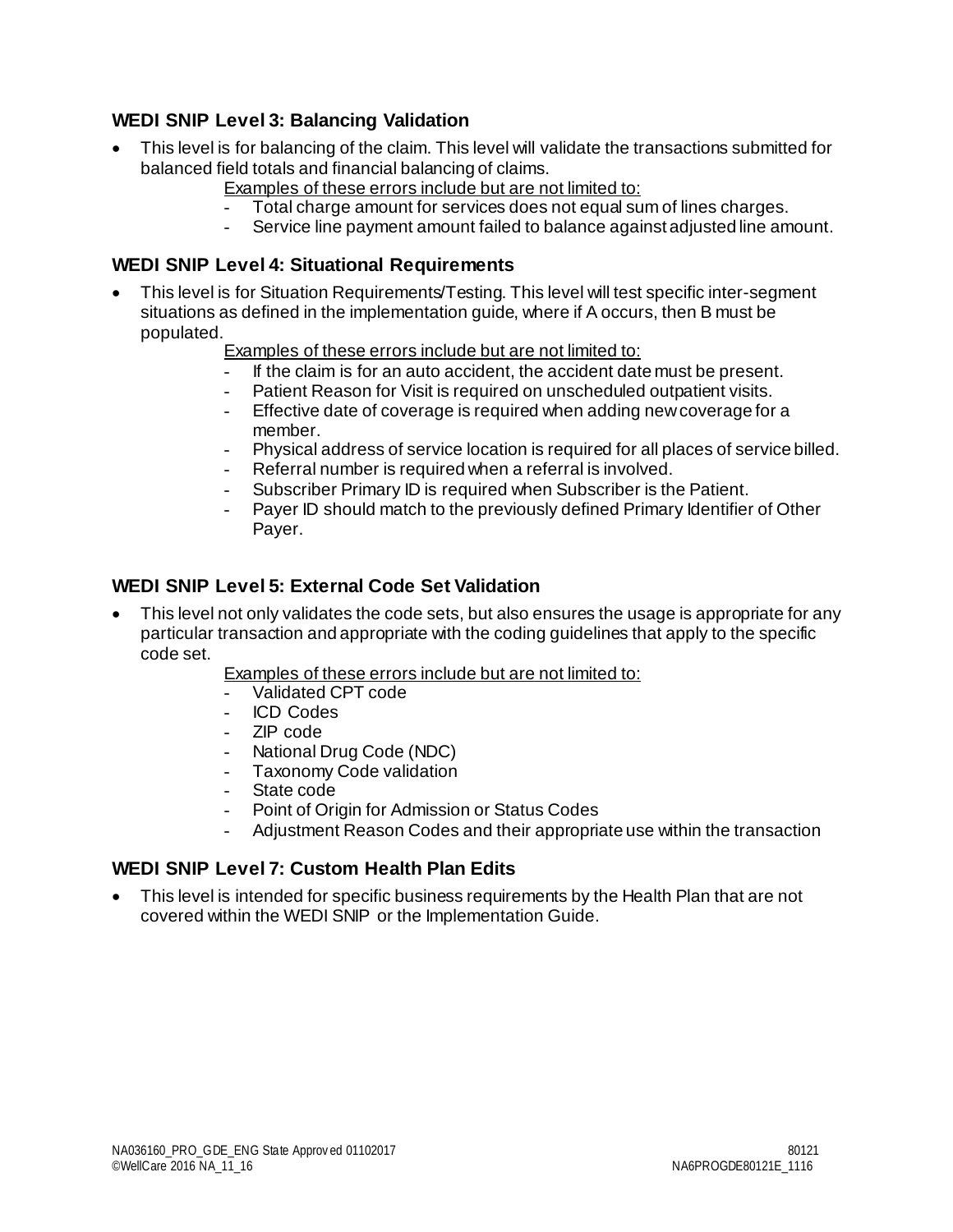## <span id="page-8-0"></span>**Paper Claim Submission**

For Optical Character Recognition (OCR) from paper to EDI, all paper claims must meet the criteria below to be submitted as a "Clean EDI Claim" for The Plan EDI Gateway and Core Systems Adjudication.

- The Health Plan requires a "Clean EDI Claim" submission for all paper claims.
	- o This means that the claims must be in the nationally accepted HIPAA paper format along with the standard coding guidelines with no further information, adjustments, or alteration in order to be processed and paid by the Health Plan.
- Paper claims must be submitted on the original "Red and White Claims" CMS-1500 Claim Forms or their successor with "drop out" red ink.
	- o Beginning 4/1/2014, The Plan will only accept CMS-1500 claims forms on the 02/12 version.
	- o The Plan will be following the same release schedule as outlined by CMS for the use of the new CMS-1500 claim form as defined in the June 27, 2013 MLN Connects Provider eNews on the **[www.cms.gov](http://www.cms.gov/)** site.
- In addition to CMS mandating the use of Red Claims, the Health Plan requires certain standards, since all paper claims are read through OCR software. This technology allows The Plan to process claims with greater accuracy and speed.
	- o All forms should be printed or typed in **large**, capitalized black font.
	- o The font theme should be **Arial** with a point size of **10, 11, or 12**.
- After OCR, all paper claims are subjected to WEDI SNIP Validation.
- The Health Plan will not accept the following:
	- Handwritten claims
	- Faxed or altered claim forms
	- Black and white copied forms
	- Outdated CMS claim forms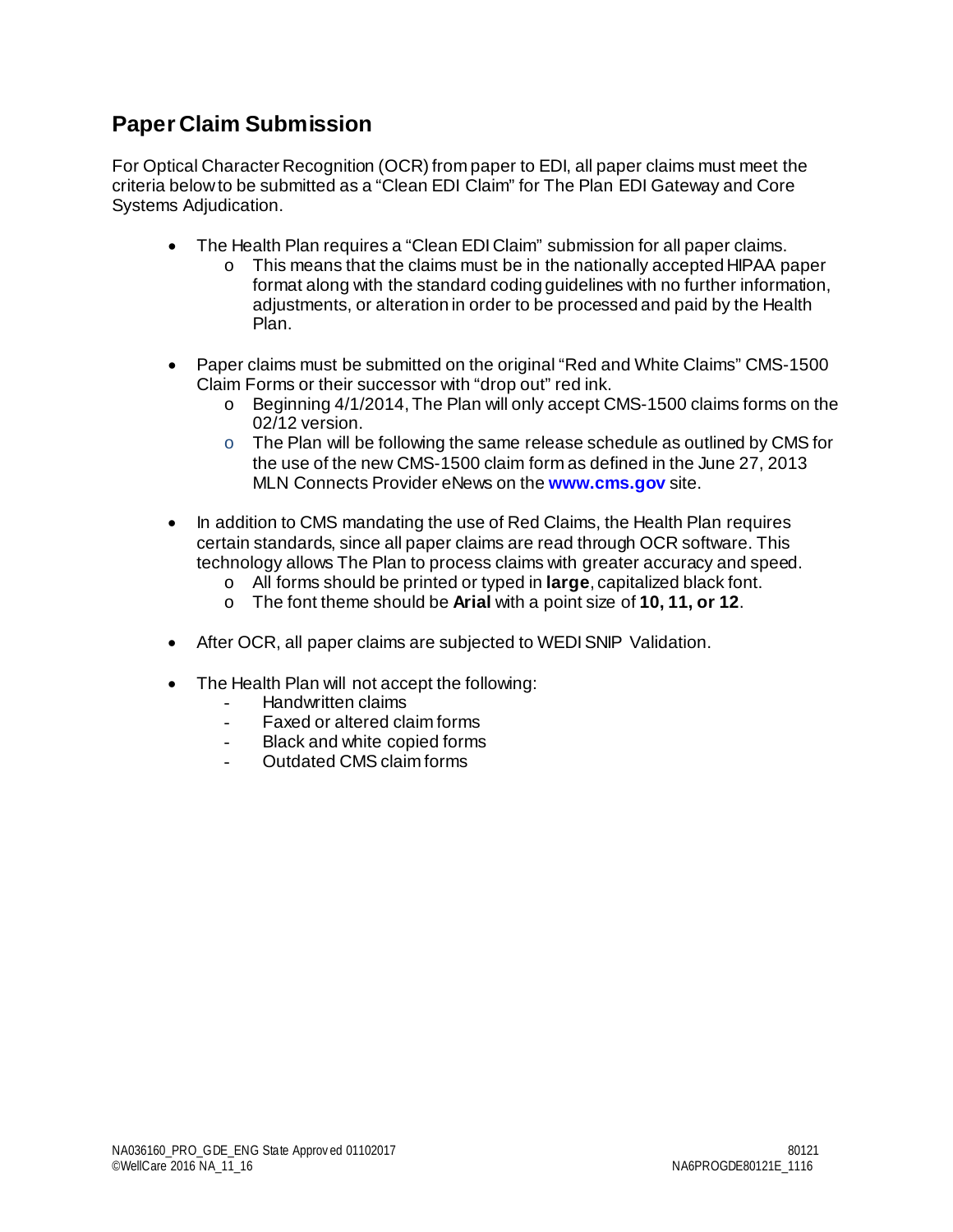## <span id="page-9-0"></span>**Electronic Submission**

The Plan can only process one (1) ISA GS and IEA GE Segments per File sent. The Plan can process Multiple ST & SE Transactions of the Same Transaction Type with in the ISA GS and IEA GE Segments

Professional Fee-for-Service (FFS) Claims submitted using the TS3 format must be in a separate file from all Encounter reporting.

When sending Professional FFS Claims, The Plan expects the BHT06 to be:

- FFS Claims Identifier (BHT06) has to be set to "**CH**" (Chargeable).
- Encounters Claims Identifier (BHT06) has to be set to "**RP**" (Reporting). See the *Encounter Companion Guides* for complete details on files and validation requirements.
- The Plan will not process "**31**" (Subrogation Demand) Claims. These claims will be rejected.

#### <span id="page-9-1"></span>**File Size Requirements**

The following list outlines the file sizes by transaction type:

| <b>Transaction Type</b>  | <b>Testing Purposes</b> | <b>Production Purposes</b>                       |
|--------------------------|-------------------------|--------------------------------------------------|
| 837 formats – FFS claims | 50-100 claims           | $<$ 5000 claims per ST/SE.<br>10 ST/SE per file. |

#### <span id="page-9-2"></span>**Submission Frequency**

<span id="page-9-3"></span>We process files 24 hours a day, 7 days a week, 365 days per year.

#### **Fee-for-Service Clearinghouse Submitters**

All Fee-for-Service (FFS) Providers and Vendors must send their claims through a Clearinghouse. See The Plan's *Quick Reference Guide* (QRG) for the preferred clearinghouse's contact information along with the Payer ID number. Also, most clearinghouses can exchange data with one another, and generally have a TP agreement with each other. Please contact your clearinghouse for The Plan Payer ID to use for claim routing and any other pertinent IDs.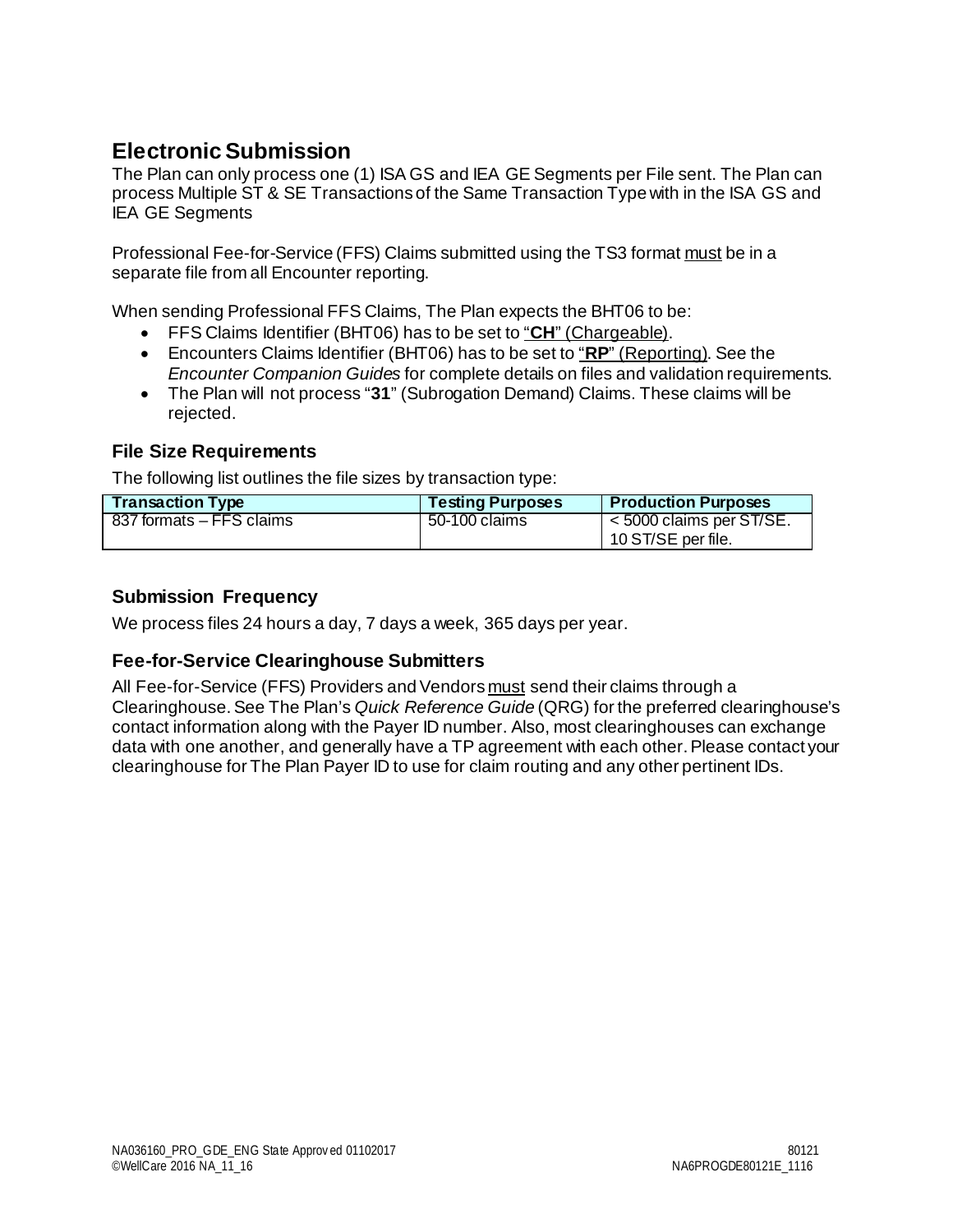## <span id="page-10-0"></span>**THE PLAN SPECIFIC INFORMATION**

#### <span id="page-10-1"></span>**Highlighted Business Rules**

#### <span id="page-10-2"></span>**Patient (Dependent):**

The Plan will reject and will not pay any (FFS) claims, which have indicated that the patient is the dependent. These loops consist of the following:

- Patient Hierarchical (2000C) Loop
- Patient Name (2010CA) Loop

All Newborn and Dependents must have Medicaid or Medicare ID as per the States and CMS requirements. The Members' IDs must be in the Subscriber Loops that consist of the following:

- Subscriber Hierarchical (2000B) Loop
- Subscriber Name (2010BA) Loop
- Payer Name (2010BB) Loop

#### <span id="page-10-3"></span>**Provider:**

- The Billing Provider Name in Loop 2010AA may be a health care provider, a billing service, or some other representative of the provider that will receive the payment in the 835 transaction for FFS Claims.
- The Taxonomy Code within the Billing Provider Hierarchical Level (2000A) Loop (PRV) Segment is required for all FFS claim submissions and Encounter Submissions. The Taxonomy reported on the claim must match the Billing Provider's specialty, which is maintained by the Workgroup for Electronic Data Interchange (WEDI).
- Providers who perform care or services must be identified within the Rendering Provider Loop (2310B), when the Rendering Provider is not the same in the Billing Provider's Name (2010AA) Loop. If the Billing Provider (2010AA) and the Rendering Provider are the same, do not populate Loop 2310B. When using the 2310B Loop, The Plan requires that the Taxonomy Code is populated in the PRV Segment. The Taxonomy code must match the Rendering Provider's specialty, which is maintained by the Workgroup for Electronic Data Interchange (WEDI).
- The Plan requires the name and physical address where services were rendered in Service Facility Location Name in Loop 2310C, when the location of the health care service is different than the address within the Billing Provider Loop 2010AA. This loop must not contain a P.O. box in the Address (N3) Segment.

#### <span id="page-10-4"></span>**Patient Control Number:**

The Plan requires that the Patient Control Number in the Claim Information (2300) Loop (CLM01) Segment be unique for each claim submitted.

#### <span id="page-10-5"></span>**Subscriber Gender:**

The Plan will reject any claim that has the Subscriber Gender Code in the Subscriber Demographic Information (2010BA) loop as "U" – Unknown. This element must be "F" – Female or "M" – Male.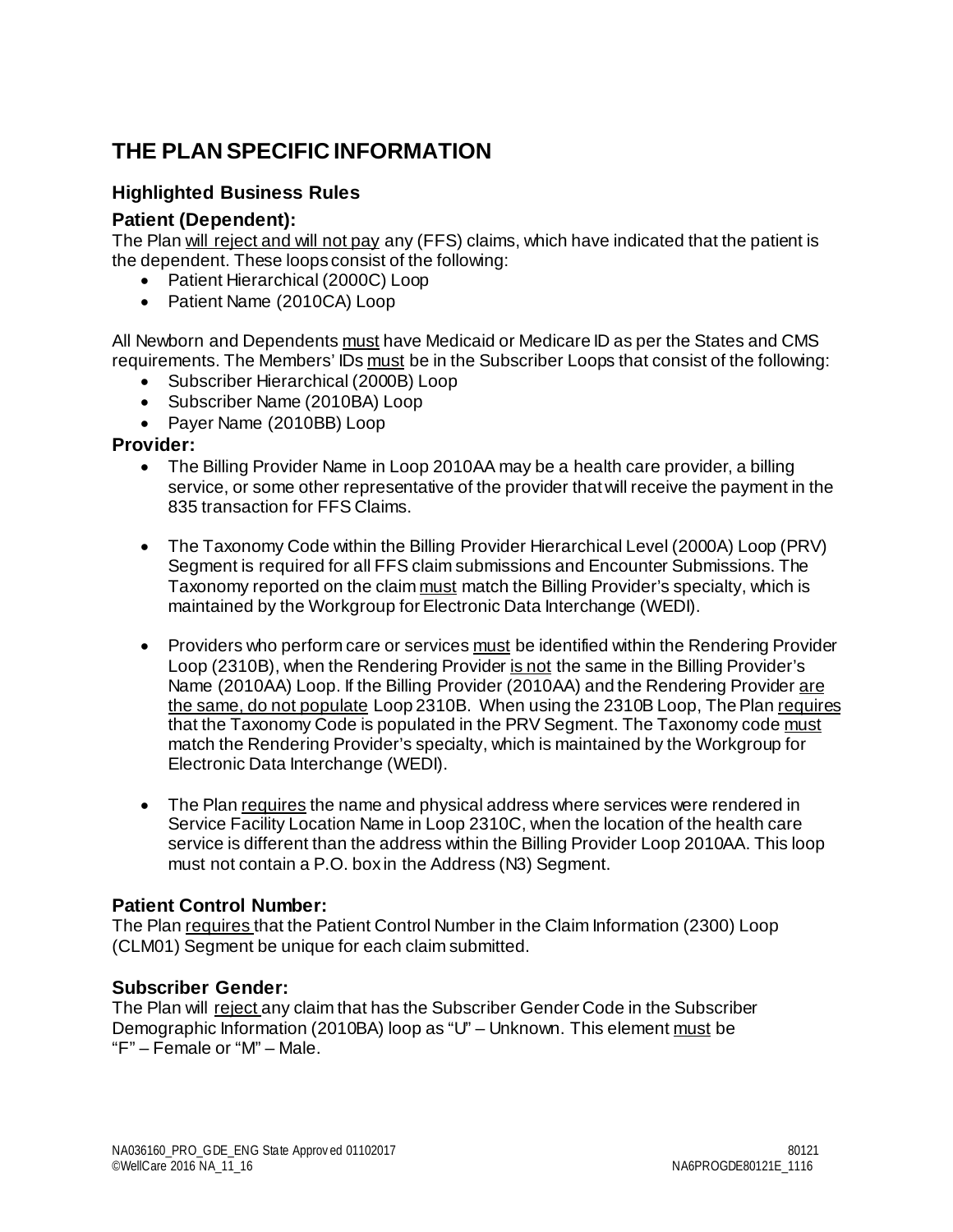#### <span id="page-11-0"></span>**ICD-10 Mandate**

As of Oct. 1, 2015, ICD-9 Diagnosis Codes cannot be used for services provided on or after this date. We will only accept ICD-10 Diagnosis Codes on all claims for Service Dates on or after Oct. 1, 2015, and we will reject any claims that have both ICD-9 and ICD-10 codes on the same claim after such date. Please refer to the CMS website for more information about ICD-10 diagnosis codes at **[www.cms.gov](http://www.cms.gov/)**. Please see the NUCC guide for billing details. Please see 837 IG for EDI for correct qualifier to use with the ICD-10 diagnosis codes.

#### <span id="page-11-1"></span>**Prior Authorizations and/or Referral Numbers**

The Plan requires all submitters to send the Prior Authorizations and/or Referral Numbers when assigned by The Plan. The Plan will deny any services as "Not Covered" if the services require an Authorization and/or Referral.

#### <span id="page-11-2"></span>**Valid National Provider Identifiers (NPI)**

All submitters are required to use the National Provider Identification (NPI) numbers that are now required in the ANSI ASC X12N 837 as per the 837 Professional (TR3) Implementation Guide for all appropriate loops with the exception of atypical providers. Atypical providers must pre-register with The Plan before submitting claims to avoid NPI rejections. Atypical providers are classified as non-health care providers such as taxi drivers, carpenters, and personal care providers.

#### <span id="page-11-3"></span>**Corrected Claim Submission**

#### **Replacement (Adjustment) Claim or Void/Cancel Claim via EDI**

When submitting a "Corrected Claim", use the appropriate Claim Frequency Type Code in the CLM05-3 segment. Please indicate whether for Replacement (Adjustment) of prior claim "7" or a Void/Cancel of prior Claim "8".

Also, per the Implementation Guide – when "7" or "8" is used as Claim Frequency Type Code for Replacement or Void/Cancel of Prior Claim Submission, the Claim Level information in Loop 2300 and segment REF with an F8 qualifier must contain The Plan's Claim Control Number (WCN) or The Plan's Van Trace, (formally known as the Original Reference Number). These numbers can be found in the 277CA (Claims Acknowledgement), which The Plan sends along with the 999 and the corresponding 277U (if requested).

To submit a corrected or voided claim via paper:

- For Institutional claims, provider must include the original WellCare claim number and bill frequency code per industry standards.
- For Professional claims, the provider must include the original WellCare claim number and bill frequency code per industry standards. When submitting a corrected or voided claim, enter the appropriate bill frequency code left justified in the left-hand side of Box 22.

•

Any missing, incomplete or invalid information in any field may cause the claim to be rejected.

*Please Note: If you handwrite, stamp, or type "Corrected Claim" on the claim form without entering the appropriate Frequency Code "7" or "8" along with the Original Claim Number as indicated above, the claim will be considered a first-time claim submission.*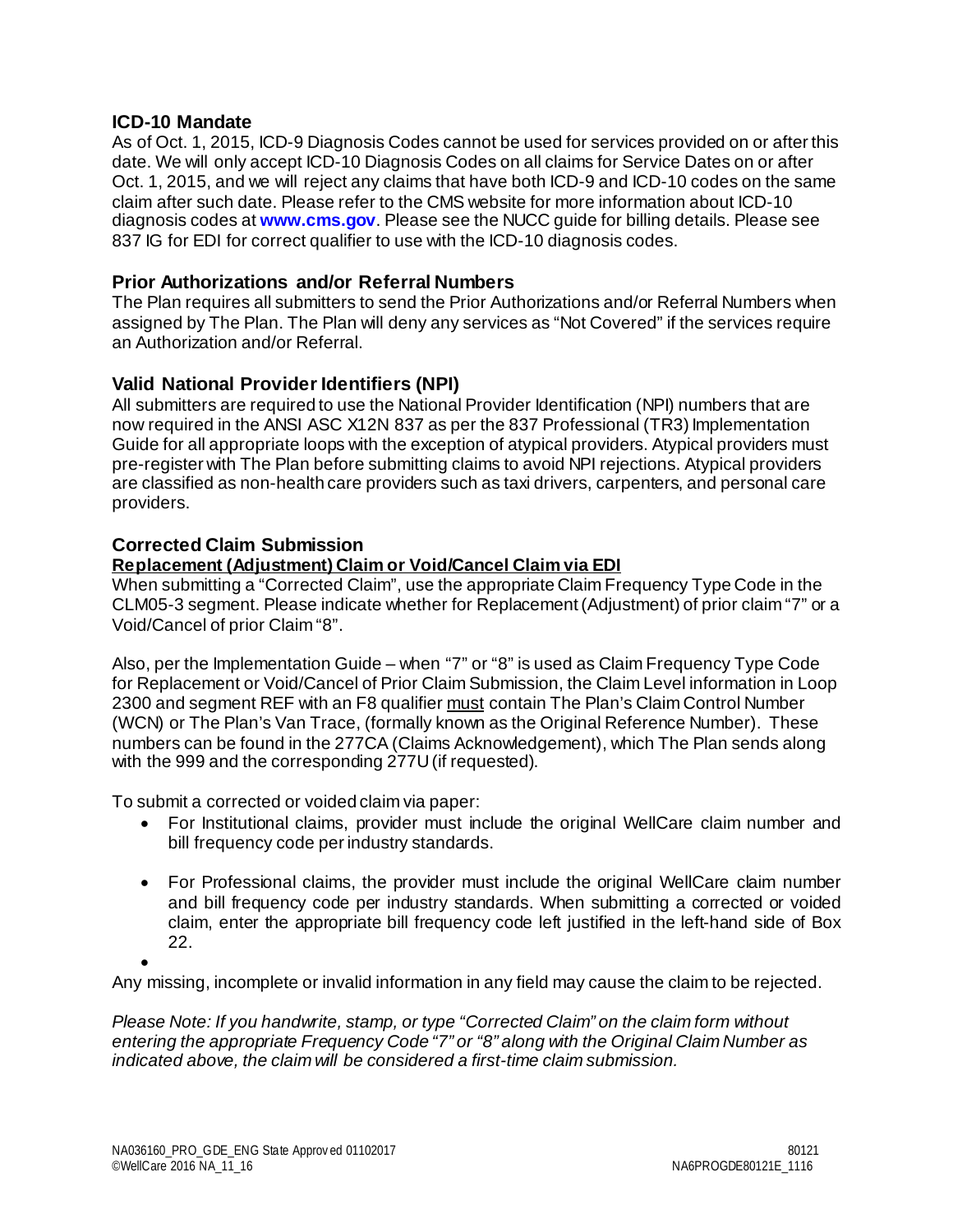#### **The Correction Process involves two transactions:**

- 1. The original claim will be reversed and noted with an adjustment reason code RV059 "Payment Reversal – payment lost/voided/missed." This process will deduct the prior payment. The Payment Reversal for this process may generate a negative amount, which may be offset from future payments rather than on the EOP that is sent out for the newly submitted corrected claim.
- 2. The corrected claim will be processed with the newly submitted information and noted with an adjustment code CL025 "Adjusted per corrected bill." This process will pay out the newly calculated amount on a new claim with a new claim number.

#### **The Void Process involves two claims:**

The original claim will be reversed and the subsequent claim submitted with an 8 (Void/cancel of prior claim) will be processed as a zero payment and noted with an adjustment reason code RV059 "Payment Reversal – Payment lost/voided/missed." This process will deduct the prior payment or zero net amount if applicable.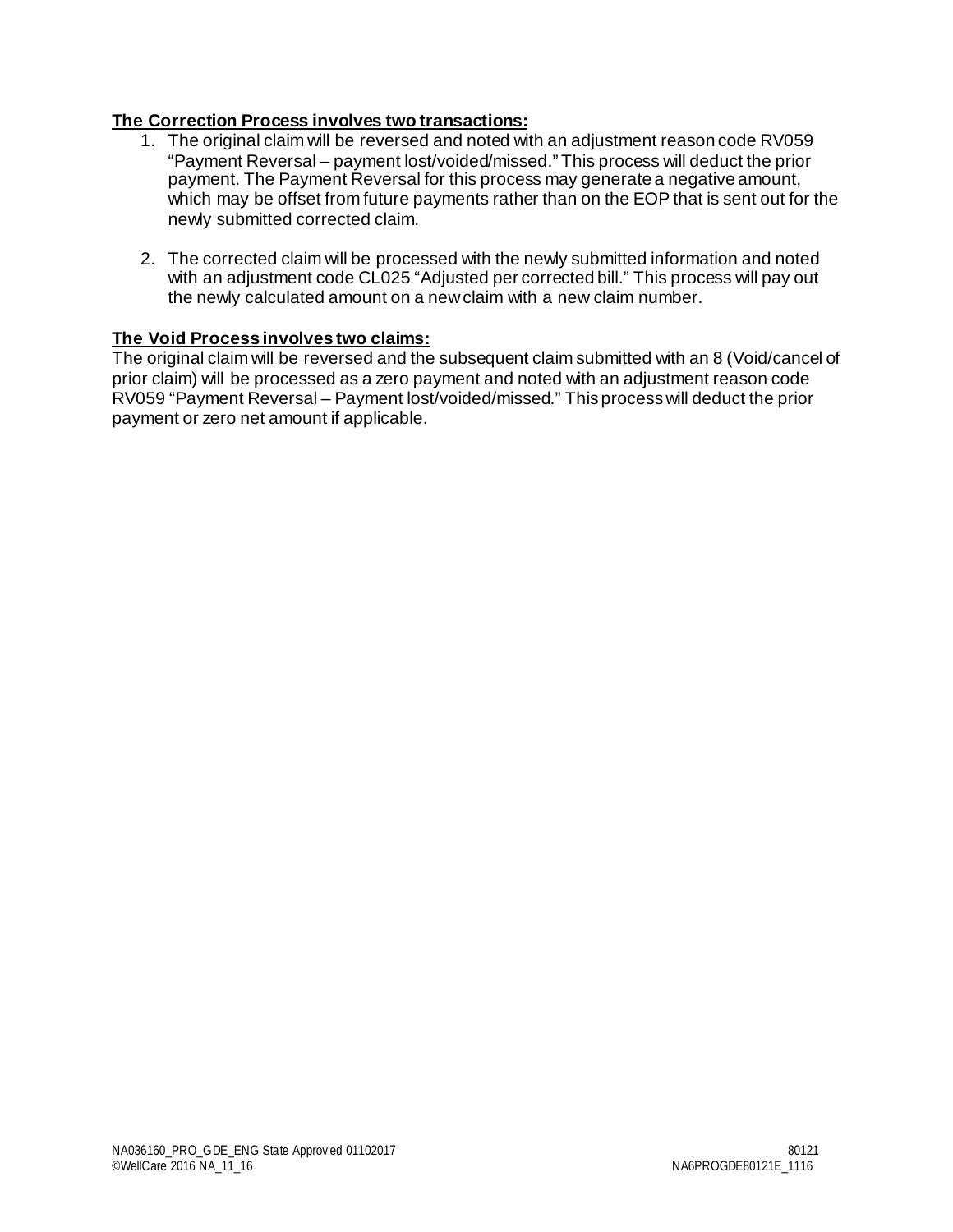#### <span id="page-13-0"></span>**Coordination of Benefits (COB) and Adjudication Information – MOOP**

All submitters that adjudicate Claims for The Plan HMO or have COB information from other payers are required to send in all the Coordination of Benefits and Adjudication Loops as per the Coordination of Benefits 1.4.1 section within the 837 Professional (TR3) Implementation Guide.

Providers and Vendors must have the 837 Professional (TR3) Implementation Guide in conjunction with this Companion Guide to create the loops below correctly.

The required loops and segments that are needed to be sent for a Compliant COB are as follows:

- Other Subscriber Information (2320) Loop
- Other Subscriber Name (2330A) Loop
- Line Adjudication Information (2430) Loop
	- o For out-of-pocket amounts, use Loop ID 2430 220 Position 300 Data Element 782 for Patient Responsibility
	- o This includes coinsurance, co-pays and deductibles Please refer to Code Set 139 for the correct Claim Adjustment Reason Code

#### <span id="page-13-1"></span>**National Drug Code (NDC) – Medicaid Claim Submission Only**

Per the 837 Professional (TR3) Implementation Guide, all Submitters are required to supply the National Drug Code (NDC) for all HCPCS J-codes submitted on the claim. The NDC must be reported in Loop 2410 Segment LIN03. Also, per the Implementation Guide, the Drug Quantity and Price also must be reported within the CTP segment. The Plan uses the First Data Bank (FDB) and CMS to validate the NDC codes for the source of truth.

#### **Transportation Vendors**

All Transportation Vendors must now use the Ambulance Pickup (2310E) and Drop-Off Location (2310F) Loops.

- Only one claim can be submitted per one-way trip.
- The physical address is required for the pickup/drop-off location.
- Any P.O. box information within this segment will be rejected.
- Please use the default diagnostic codes for the following states
	- $o$   $FL V700$
	- $O 7999$
	- $o$   $|L 7999$
	- o MO V609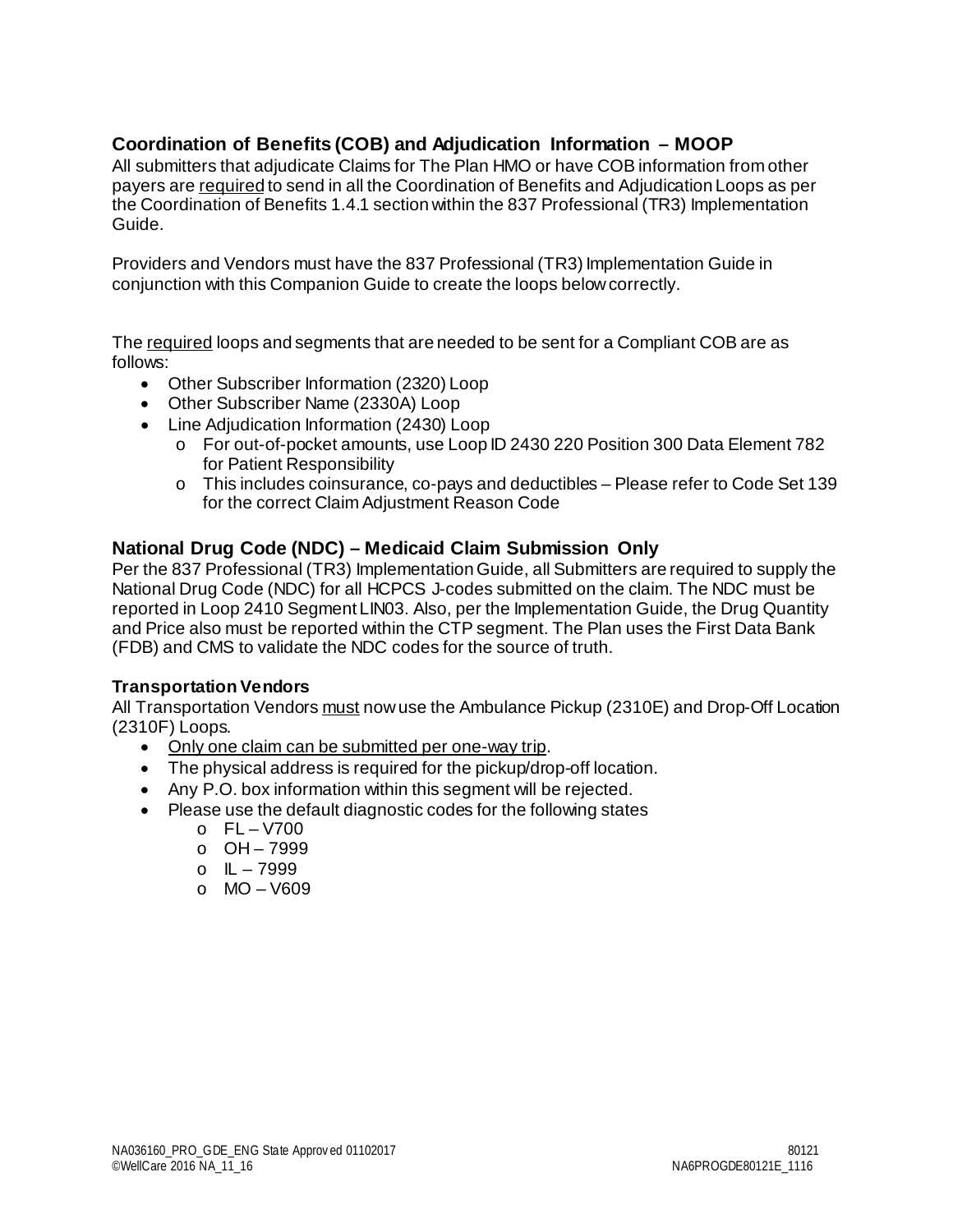## <span id="page-14-0"></span>**FTP PROCESS for Production, Encounters, and Test files**

#### <span id="page-14-1"></span>**Secure File Transfer Protocol**

MOVEit<sup>®</sup> is The Plan's preferred file transfer method of transferring electronic transactions over the Internet. It has the FTP option or online web interface.

Secure File Transfer Protocol (SFTP) is specifically designed to handle large files and sensitive data. The Plan uses Secure Sockets Layer (SSL) technology, the standard internet security, and SFTP ensures unreadable data transmissions over the internet without a proper digital certificate.

Registered users are assigned a secure mailbox where all reports are posted. Upon enrollment, they will receive a login and password.

In order to send files to The Plan, submitters need to have an FTP client that supports AUTH SSL encryption.

The AUTH command allows The Plan to specify the authentication mechanism name to be used for securing the FTP session. Sample FTP client examples are:

- WS\_FTP PRO<sup>®</sup> (The commercial version supports automation and scripting). WS\_FTP PRO® has instructions on how to connect to a WS\_FTP Server using SSL.
- Core FTP Lite<sup>®</sup> (The free version supports manual transfers). Core FTP Lite<sup>®</sup> has instructions on how to connect to a WS\_FTP Server. Additionally, The Plan can help you with setup.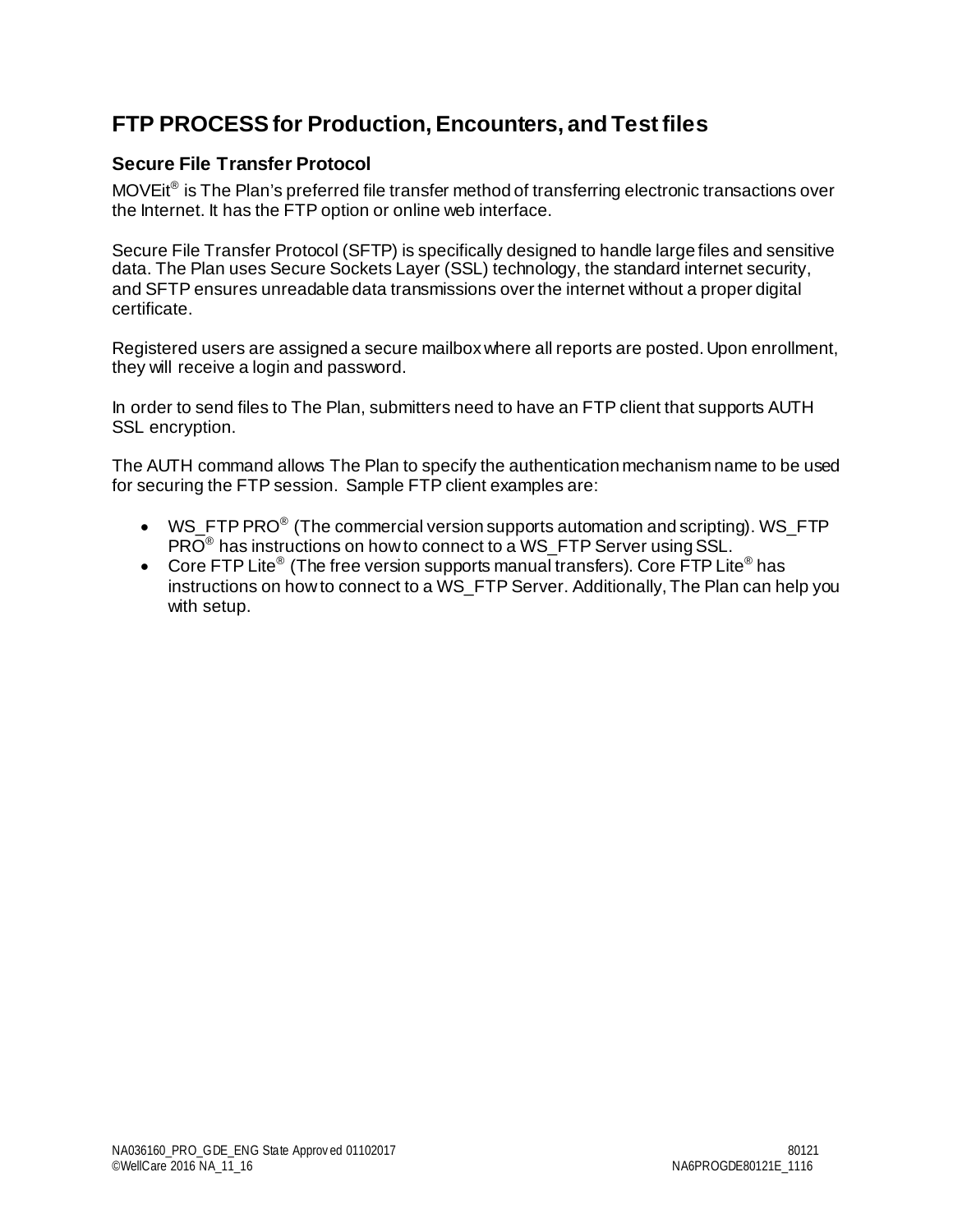## <span id="page-15-0"></span>**Reporting States Notes**

#### <span id="page-15-1"></span>**Illinois Notes**

#### **Transportation:**

Transportation claims, emergency and non-emergency, must report specific information about the trip in the NTE 2300 Loop. The State code, Vehicle License Number, Origin Time, and Destination Time must be reported in Loop 2300 Claim Note, NTE02 element. The information contained in this field will apply to all service sections unless overridden in the 2400 Loop.

**NTE01:** Value "ADD" **NTE02:** State or Province Code, Vehicle License Number, Origin Time, Destination Time **Example:** NTE\*ADD\* IL,12345678,1155,1220 and must follow this format

Each field must be separated with a comma.

#### The length for each field is listed below:

| Length | <b>Description</b>                                                       |
|--------|--------------------------------------------------------------------------|
|        | State or Province Code (Use Code source 22: States and Outlying Areas of |
| 2      | the U.S.                                                                 |
| 8      | <b>Vehicle License Number</b>                                            |
| 4      | Origin Time                                                              |
|        | Time expressed in 24-hour clock time as follows: HHMM,                   |
|        | where $H =$ hours (00-23), $M =$ minutes (00-59).                        |
| 4      | <b>Destination Time</b>                                                  |
|        | Time expressed in 24-hour clock time as follows: HHMM,                   |
|        | where $H =$ hours (00-23), $M =$ minutes (00-59).                        |

NOTE: The State or Province Code, Origin Time and Destination Time fields **must** contain the length per field as listed above. Vehicle license number may vary from 1 to a maximum of 8 characters. If the license plate number is less than 8 characters, left justify and space fill.

#### **Transportation Modifiers – Emergency Transportation Claims**

Place Codes for origin and destination will be reported using Procedure Modifiers, and they will be reported with each procedure code billed. The one-digit modifiers are combined to form a two-digit modifier that identifies the transportation provider's place of origin with the first digit, and the destination with the second digit.

| <b>Modifier</b> | <b>Description</b>                                                                |
|-----------------|-----------------------------------------------------------------------------------|
| D               | Diagnostic or therapeutic site, other than P or H when used as an origin code     |
| E               | <b>Residential facility</b>                                                       |
| Н               | Hospital                                                                          |
| N               | Skilled nursing facility                                                          |
| Ρ               | Physician's office                                                                |
| R               | Residence                                                                         |
| S               | Scene of accident or acute event                                                  |
|                 | Destination code only, intermediate stops at physician's office on the way to the |
|                 | hospital                                                                          |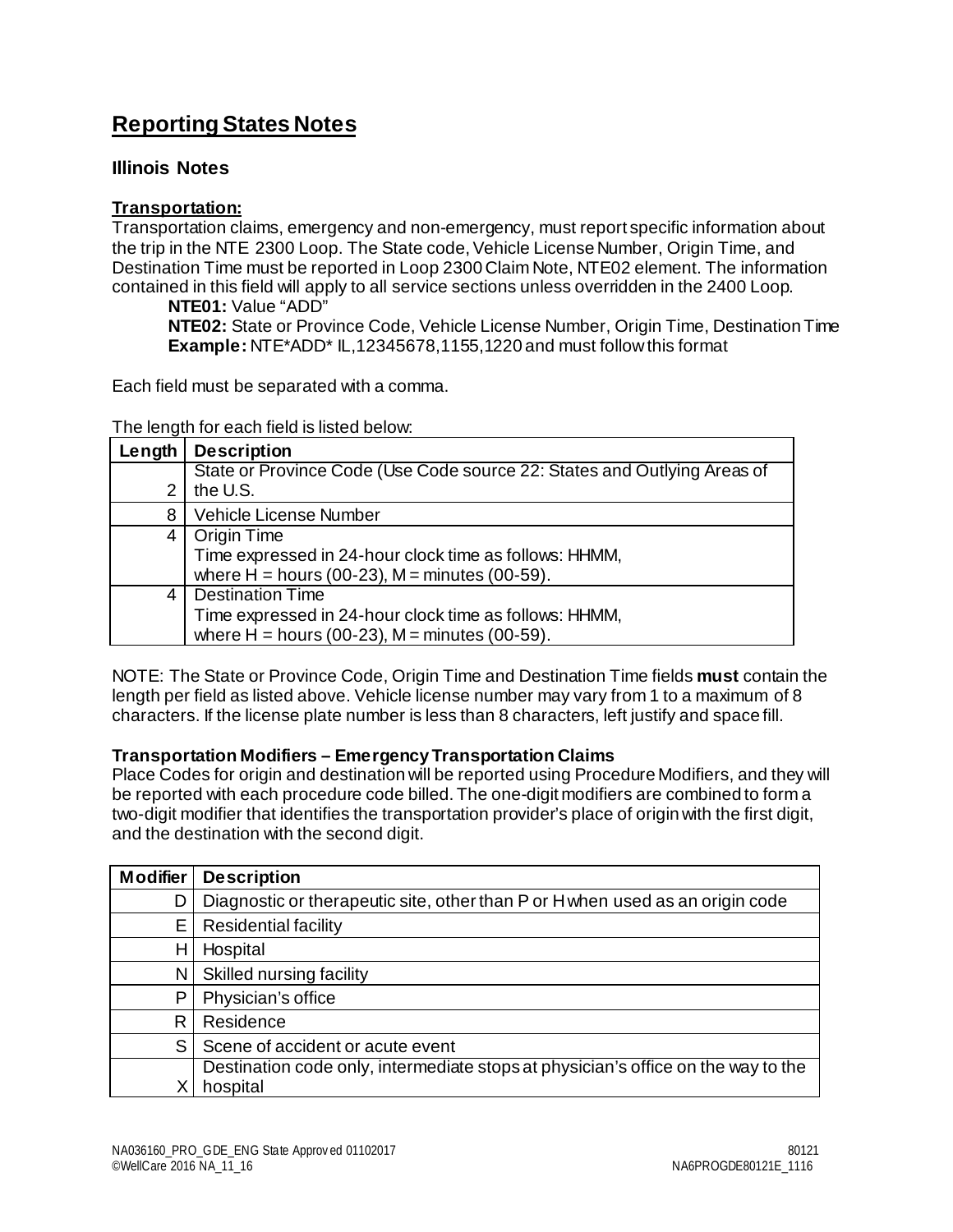#### **Transportation Modifiers – Non-Emergency Transportation Claims**

Place Codes for origin and destination will be reported using Procedure Modifiers, and they will be reported with each procedure code billed. The one-digit modifiers are combined to form a two-digit modifier that identifies the transportation provider's place of origin with the first digit, and the destination with the second digit.

Non-emergency transportation claims must contain HIPAA compliant modifiers. This will require the provider to **map the HFS proprietary codes to the HIPAA codes accepted by HFS** as shown below. The allowable values of these Modifiers for Illinois Medicaid are:

| <b>HFS</b><br><b>Proprietary Code</b> | <b>HIPAA</b><br><b>Modifier</b><br><b>Accepted by</b><br><b>HFS</b> | <b>Description</b>                                   |
|---------------------------------------|---------------------------------------------------------------------|------------------------------------------------------|
| Е<br>F<br>G                           | D                                                                   | Diagnostic or therapeutic site, other than P or<br>н |
| B<br>C                                | Н                                                                   | Hospital                                             |
| A                                     | P                                                                   | Physician's office                                   |
| H                                     | R                                                                   | Residence                                            |

For example, if the patient is transported from his home ("K") to a physician's office ("A"), the "K" will be changed to an "R" and the "A" changed to a "P", so the modifier reported on the 837P will be "RP".

**NOTE:** Continue to report HFS' proprietary codes ("KA" in this example) on **paper** claims.

#### **Taxonomy:**

The providers must report the billing provider taxonomy code in *PRV03 o*f the 2000A Loop. For HFS, the provider taxonomy code will be used to derive the Department's unique categories of service. For additional detail on Taxonomy codes, refer to *Appendix 5 of Chapter 300 Provider Handbook for Electronic Processing*.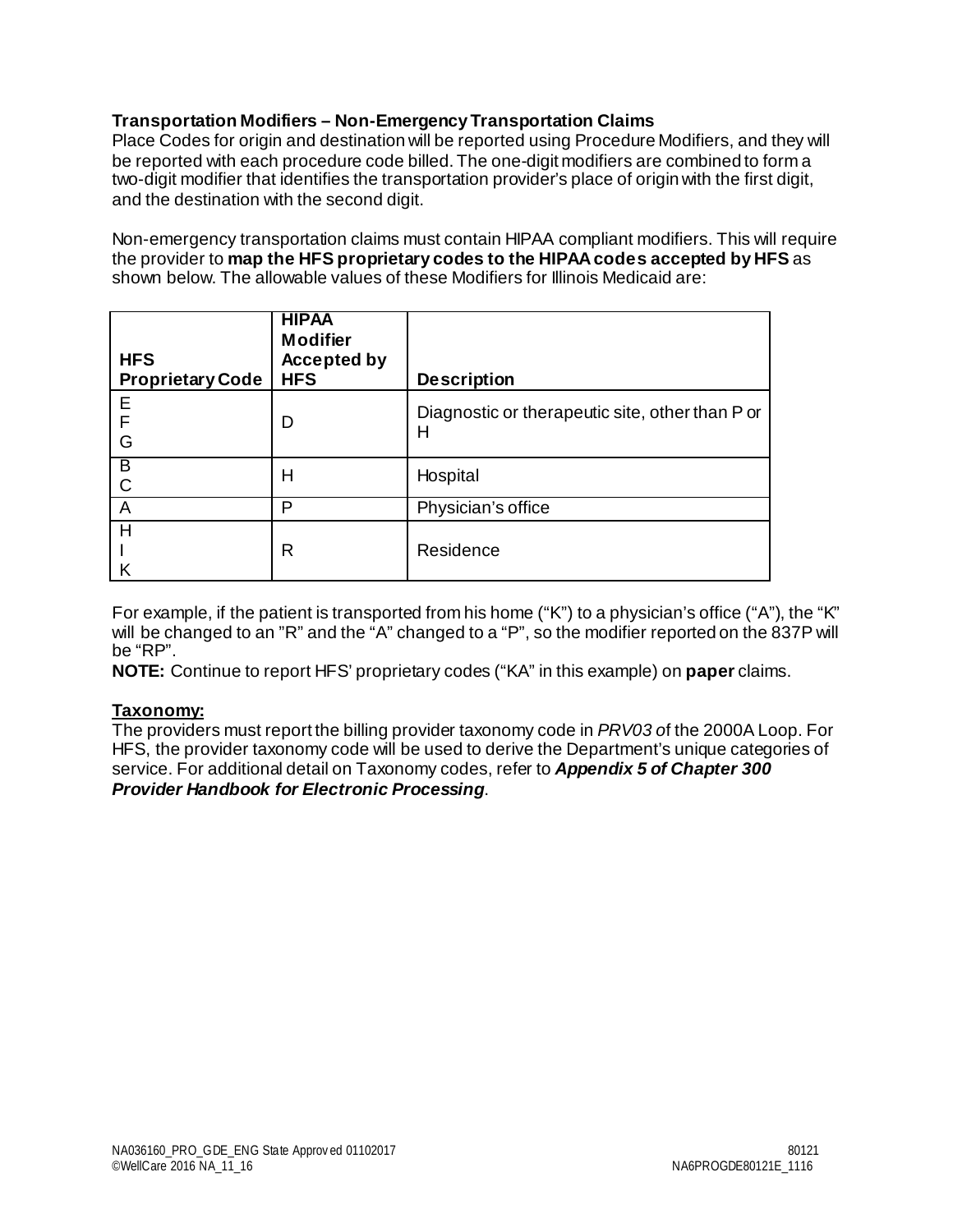#### <span id="page-17-0"></span>**Florida State Notes**

#### **Private Transportation:**

Private Transportation providers are currently required to submit start and stop time information on the claim. This offers a means to distinguish between services submitted for the same recipient on the same day. The X12N 837 Professional transaction does not provide the capability for providers to submit start and stop times. Private Transportation claims will use two modifiers instead of start and stop times.

The values are:

- D Diagnostic or therapeutic site other than "P" or "H"
- E Residential, domiciliary, custodial facility (nursing home, not a skilled nursing facility)
- G Hospital-based dialysis facility (hospital or hospital-related)
- H Hospital
- I Site of transfer (for example, airport or helicopter pad) between types of ambulance
- J Non-hospital-based dialysis facility
- N Skilled nursing facility (SNF)
- P Physician's office (includes HMO non-hospital facility, clinic, etc.)
- R Residence
- S Scene of accident or acute event
- X Intermediate stop at physician's office in route to the hospital (includes HMO nonhospital facility, clinic, etc.)

**Note: Modifier X** can only be used as a designation code in the second modifier position.

The Origin and Destination codes will be billed together as a two-character modifier to provide combinations to uniquely identify services billed on the same day. If the provider needs to utilize the same procedure code and origin/destination modifier for the same recipient on the same day, a second modifier will be billed with the value of '76' (Repeat Procedure by Same Physician).

**Note about Round Trip:** A round trip means that the patient was picked up, taken somewhere, and returned to the same place they were picked up. There are only two legs to a round trip, going out and coming back. If you made a trip with three legs (going out, going somewhere else, coming back) that is not a round trip.

A. To bill a round trip if you bill for a base rate and mileage:

(1) Round trips will be billed with Ambulance Transport Code "X" in Loop 2300 CR1

(2) Bill only one line for mileage (unless you have a known exception). The modifier for origin and destination should reflect the pickup point and the stop point (e.g., home to doctor is a modifier of RP).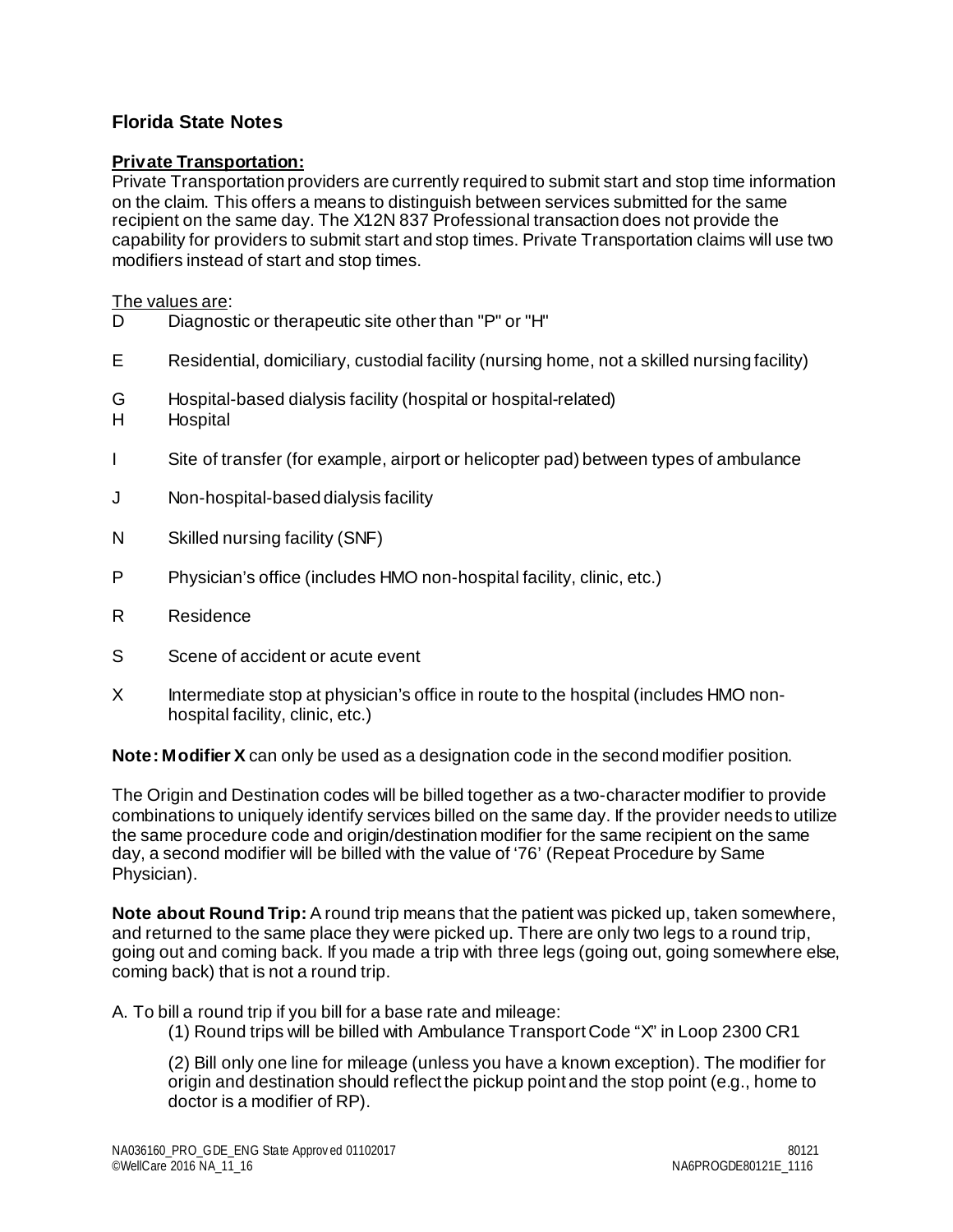(3) If you bill a base rate, you will send that line item once. For wheelchair van and stretcher van, submit total charges of two times your base rate on this line item.

B. To bill a round trip if you bill for a base rate only:

(1) Round Trips will be billed with Ambulance Transport Code 'X' in Loop2300 CR103.

(2) Bill only one line item for base rate. The modifier for origin and destination should reflect the pick-up point and the stop point (e.g., Home to Doctor is a modifier of RP). For wheelchair van and stretcher van, submit total charges of two times your base rate on this line item.

**Note about multi-leg trips:** For a trip that had multiple segments and is not a round trip as described above, each segment must be billed as a separate line item.

A. To bill a multi-leg trip if you bill for a base rate and mileage:

(1) Multi-leg trips will be billed with Ambulance Transport Code "I" in Loop 2300 CR103.

(2) Bill one line item for each segment of mileage. The modifier for origin and destination should reflect the start point and the stop point for that leg of the trip.

(3) Bill one line item for each segment of base rate. The modifier for origin and destination should reflect the start point and the stop point for that leg of the trip.

B. To bill a multi-leg trip if you bill for a base rate only:

(1) Multi-leg trips will be billed with Ambulance Transport Code in Loop 2300 CR103.

(2) Bill one line item for each segment of base rate. The modifier for origin and destination should reflect the start point and the stop point for that leg of the trip.

#### <span id="page-18-0"></span>**Georgia State Notes**

#### **Transportation:**

In the CR104 Segment GA requires for Ambulance Claims:

**'A'** – Patient was transported to nearest facility for care of symptoms, complaints, or both. May be used to indicate that the patient was transferred to a residential facility

**'B'** – Patient was transported for the benefit of a preferred physician

**'C'** – Patient was transported for the nearness of family members

**'D'** – Patient was transported for the care of a specialist or for availability of specialized equipment

**'E'** – Patient Transferred to Rehabilitation Facility

In the CR105 Segment that State of GA requires that an Ambulance Unit of Basis For Measurement Code has to be "DH" for Miles.

#### <span id="page-18-1"></span>**Nebraska State Notes**

#### **Providers Not Eligible for NPI (Atypical):**

Nebraska Medicaid defines a provider ineligible for an NPI as an atypical provider, such as: MHCP (Medically Handicapped Children's Program) clinics, MIPS (Medicaid in Public Schools), Personal Care Aides, Mental Health Personal Care Aides/Community Treatment Aides, Mental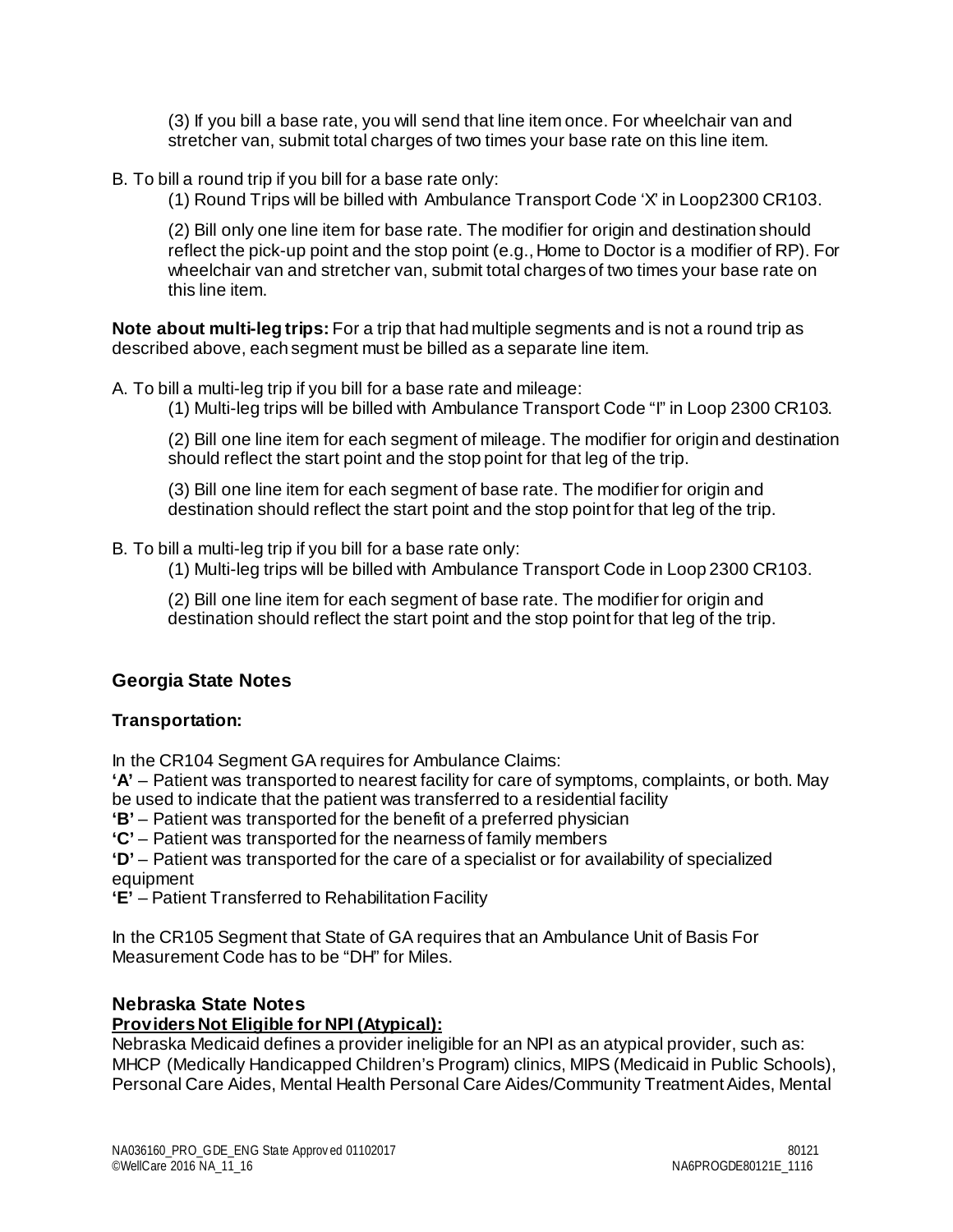Health Home Health Care Aides and Non-Emergency Transportation providers and Community Support Workers.

#### **Vision Services:**

When using V2799 to claim for frame front/chassis, temple, hinge, nose pad, or eyeglasses case replacement; enter description of replacement. For Telehealth services, enter the site where the patient is receiving the Telehealth service.

#### **Referring Provider State License:**

The State License Number needs to be reported in the REF 2310A Loop.

• State license number must be the two-digit alphabetical state code abbreviation, followed by the state license number. For example, NE123456

## **DESIGNATOR DESCRIPTION**

**M** – Mandatory: The designation of mandatory is absolute in the sense that there is no dependency on other data elements. This designation may apply to either simple data elements or composite data structures. If the designation applies to a composite data structure then at least one value of a component data element in that composite data structure shall be included in the data segment.

**R** – Required: At least one of the elements specified in the condition must be present.

**S** – Situational: If a Segment or Field is marked as "Situational", it is only sent if the data condition stated applies.

## <span id="page-19-0"></span>**Further Claim Field Descriptions**

Refer to the IG for the initial mapping information. The grid below further clarifies additional information The Plan requires.

|            |              | <b>Interchange Control Header:</b> |     |         |        |                                                                                                                                                                                                                                                                   |
|------------|--------------|------------------------------------|-----|---------|--------|-------------------------------------------------------------------------------------------------------------------------------------------------------------------------------------------------------------------------------------------------------------------|
| <b>Pos</b> | <u>ld</u>    | <b>Seament Name</b>                | Reg | Max Use | Repeat | <b>Notes</b>                                                                                                                                                                                                                                                      |
|            | <b>ISA06</b> | Interchange Sender ID              | м   |         |        | For Direct submitters, use<br>unique ID assigned by The<br>Plan.<br>Example: 123456 followed by<br>spaces to complete the 15-digit<br>element<br>For Clearinghouse submitters,<br>use ID as per the clearinghouse                                                 |
|            | <b>ISA08</b> | Interchange Receiver ID            | М   |         |        | For Direct submitters, use<br>"WELLCARE"<br>Note: Please make sure the<br>Receiver ID is left-justified with<br>trailing spaces for a total of 15<br>characters. Do not use leading<br>ZEROS.<br>For Clearinghouse submitters,<br>use ID as per the clearinghouse |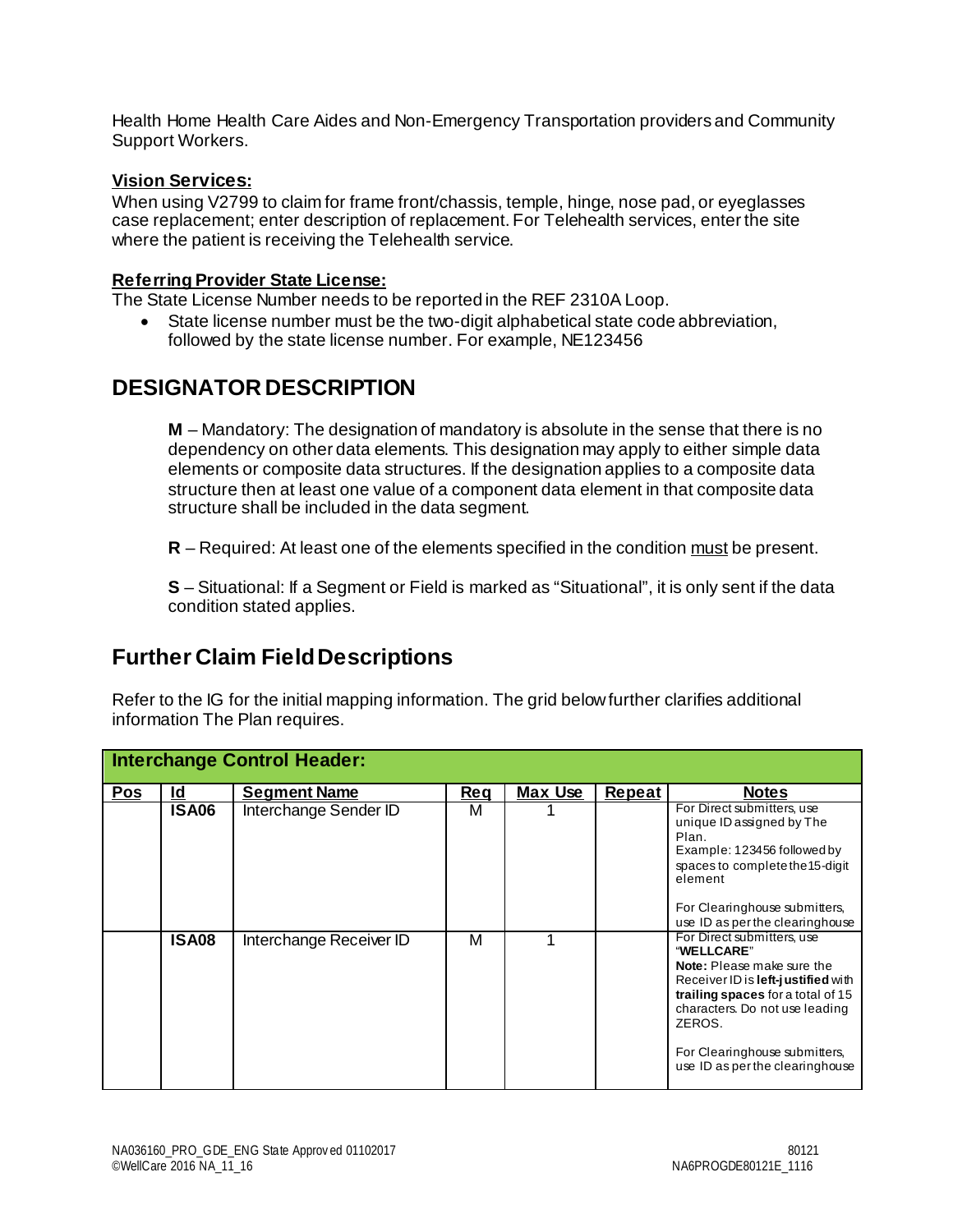|                    |                    | <b>Functional Group Header:</b>                   |                |                |                |                                                                                                                                                                                                                                        |
|--------------------|--------------------|---------------------------------------------------|----------------|----------------|----------------|----------------------------------------------------------------------------------------------------------------------------------------------------------------------------------------------------------------------------------------|
|                    | <b>GS02</b>        | Senders Code                                      | M              | 1              |                | For Direct submitters, use your<br>existing Plan Submitter ID or<br>the Trading Partner ID provided<br>during the enrollment process.<br>For Clearinghouse submitters,<br>use ID as per the clearinghouse                              |
|                    | <b>GS03</b>        | <b>Receivers Code</b>                             | M              | 1              |                | For Direct submitters Use<br>WellCare ID "WELLCARE"<br>For Clearinghouse submitters,<br>use ID as per the clearinghouse                                                                                                                |
| <b>Header:</b>     |                    |                                                   |                |                |                |                                                                                                                                                                                                                                        |
| <b>Pos</b><br>0100 | Id<br><b>BHT06</b> | <b>Segment Name</b><br>Claim/Encounter Identifier | Req<br>R.      | <b>Max Use</b> | <b>Repeat</b>  | <b>Notes</b><br>Use value the value of " $CH$ " -<br>Chargeable (FFS) or "RP" -<br>Reporting (Encounters) Claims.<br>The Plan will reject any Claims<br>that have "31' - Subrogation<br>Demand.                                        |
|                    |                    | <b>LOOP ID - 1000A - Submitter Name</b>           |                |                | $\overline{1}$ |                                                                                                                                                                                                                                        |
| 0200               | <b>NM109</b>       | Submitter Identifier                              | $\overline{R}$ |                |                | For Direct submitters, use<br>"ETIN" i.e.,<br>Use the Plan Submitter ID or 6-<br>digit trading partner ID assigned<br>during the EDI enrollment<br>process.<br>For Clearinghouse submitters,                                           |
|                    |                    |                                                   |                |                |                | use ID as per the clearinghouse                                                                                                                                                                                                        |
|                    |                    | LOOP ID - 1000B - Receiver Name                   |                |                | $\mathbf{1}$   |                                                                                                                                                                                                                                        |
| 0200               | <b>NM103</b>       | <b>Receiver Name</b>                              | R              | 1              |                | For Direct submitters, use value<br>"WELLCARE HEALTH<br><b>PLANS, INC"</b><br>(e.g., WellCare Health Plans of<br>Georgia.<br>WellCare Health Plans of New<br>York)<br>For Clearinghouse submitters,<br>use ID as per the clearinghouse |
| 0200               | <b>NM109</b>       | <b>Receiver Primary ID</b>                        | R              | 1              |                | For Direct submitters, use the<br>value of Payer ID<br>For Clearinghouse submitters,<br>use ID as per the clearinghouse                                                                                                                |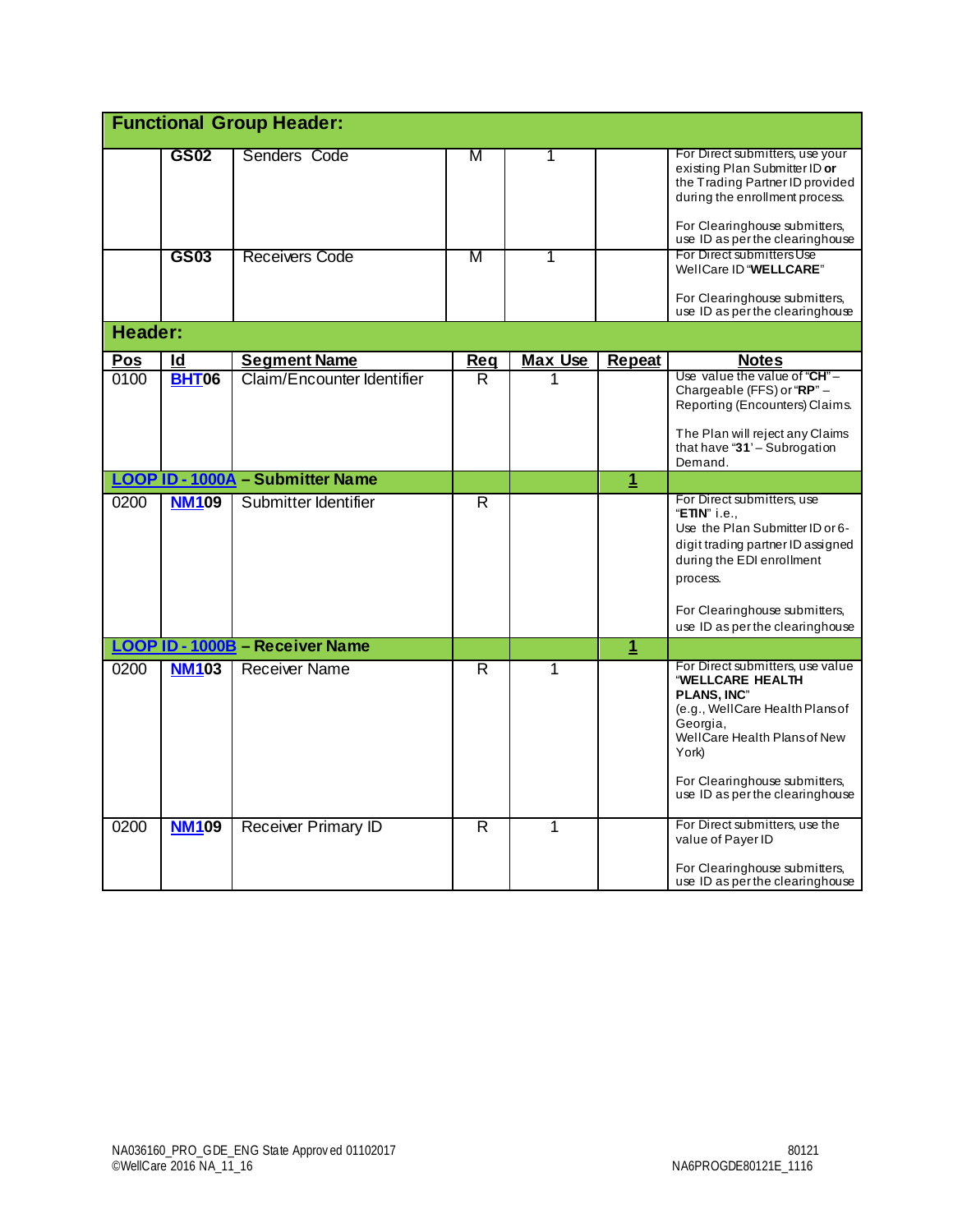| Detail:                                                      |                   |                                                            |                         |                          |               |                                                                                                                                       |
|--------------------------------------------------------------|-------------------|------------------------------------------------------------|-------------------------|--------------------------|---------------|---------------------------------------------------------------------------------------------------------------------------------------|
| <b>Pos</b>                                                   | Id                | <b>Segment Name</b>                                        | Req                     | <b>Max</b><br><b>Use</b> | <b>Repeat</b> | <b>Notes</b>                                                                                                                          |
| LOOP ID - 2000A - Billing/Pay-To Provider Hierarchical Level |                   |                                                            |                         |                          | <u>&gt;1</u>  |                                                                                                                                       |
| 0030                                                         | <b>PRV03</b>      | <b>Billing Provider Specialty</b><br>Information           | S                       | 1                        |               | <b>All States</b><br>The correct Billing Provider<br>Taxonomy Code must be sent.                                                      |
|                                                              |                   | <b>LOOP ID - 2010AA - Billing Provider Name</b>            |                         |                          | $\mathbf{1}$  |                                                                                                                                       |
| 0150                                                         | <b>NM108</b>      | <b>Billing Provider Primary Type</b>                       | $\overline{\mathsf{R}}$ | 1                        |               | <b>All States</b><br>All non-Atypical submitters<br>must have value of "XX".<br>All Atypical submitters must not<br>use this element. |
| 0150                                                         | <b>NM109</b>      | Billing Provider ID                                        | $\overline{\mathsf{R}}$ | 1                        |               | <b>All States</b><br>All non-Atypical submitters<br>must have NPI.<br>All Atypical Submitters must<br>Not use this element.           |
| 0350                                                         | REF01             | Billing Provider Tax Identification                        | $\overline{\mathsf{R}}$ | 1                        |               | <b>All States</b><br>All Atypical and non-Atypical<br>submitters are required to use<br>the value of "EI".                            |
| 0350                                                         | <b>REF02</b>      | Billing Provider Tax Identification                        | $\overline{R}$          | 1                        |               | <b>All States</b><br>All submitters are required to<br>send in their "TAX ID".                                                        |
| 0350                                                         | REF <sub>01</sub> | <b>Billing Provider UPIN/License</b><br><b>Information</b> | $\overline{R}$          | $\overline{2}$           |               | All States<br>Only Atypical submitters may<br>use this REF segment.                                                                   |
| 0350                                                         | REF02             | <b>Billing Provider UPIN/License</b><br><b>Information</b> | R                       | 2                        |               | <b>All States</b><br>Only Atypical submitters may<br>use this REF segment.                                                            |
| Level                                                        |                   | <b>LOOP ID - 2000B - Subscriber Hierarchical</b>           |                         |                          | <u>&gt;1</u>  |                                                                                                                                       |
| 0050                                                         | SBR01             | Payer Responsibility Sequence<br>Number Code               | R                       | 1                        |               | Use the value of "P" if The Plan<br>is the primary payer.                                                                             |
| 0050                                                         | <b>SBR09</b>      | Claim Filing Indicator Code                                |                         | 1                        |               | Value equal to Medicaid or<br>Medicare filing.                                                                                        |
| 0070                                                         | <b>PAT09</b>      | Pregnancy Indicator                                        | S                       | 1                        |               | Use indicator of "Y" if subscriber<br>is pregnant.                                                                                    |
|                                                              |                   | LOOP ID - 2010BA - Subscriber Name                         |                         |                          | 1             |                                                                                                                                       |
| 0150                                                         | <b>NM108</b>      | <b>Subscriber Primary</b><br>Identification code Qualifier | $S-R$                   | 1                        |               | Use the value "MI".                                                                                                                   |
| 0150                                                         | <b>NM109</b>      | <b>Subscriber Primary Identifier</b>                       | $S-R$                   | 1                        |               | Subscriber Medicaid/Medicare<br>ID, The Plan ID                                                                                       |
| 0320                                                         | <b>DMG03</b>      | Subscriber Demographic<br>Information                      | $S-R$                   | 1                        |               | <b>All States</b><br>All submitters must send in "F"<br>- Female or "M" - Male only                                                   |
|                                                              |                   | LOOP ID - 2010BB - Payer Name                              |                         |                          | <u>1</u>      |                                                                                                                                       |
| 0150                                                         | <b>NM108</b>      | Identification code Qualifier                              |                         |                          |               | Use value "PI".                                                                                                                       |
| 0150                                                         | <b>NM109</b>      | Identification code                                        |                         |                          |               | Use value Payer ID.                                                                                                                   |
|                                                              |                   | LOOP ID - 2300 - Claim information                         |                         |                          | 100           |                                                                                                                                       |
| 1300                                                         | <b>CLM01</b>      | <b>Claim Submitters Identifier</b>                         | $\overline{R}$          | 1                        |               | All States:<br>All submitters are required to<br>send Unique IDs for each claim<br>sent.                                              |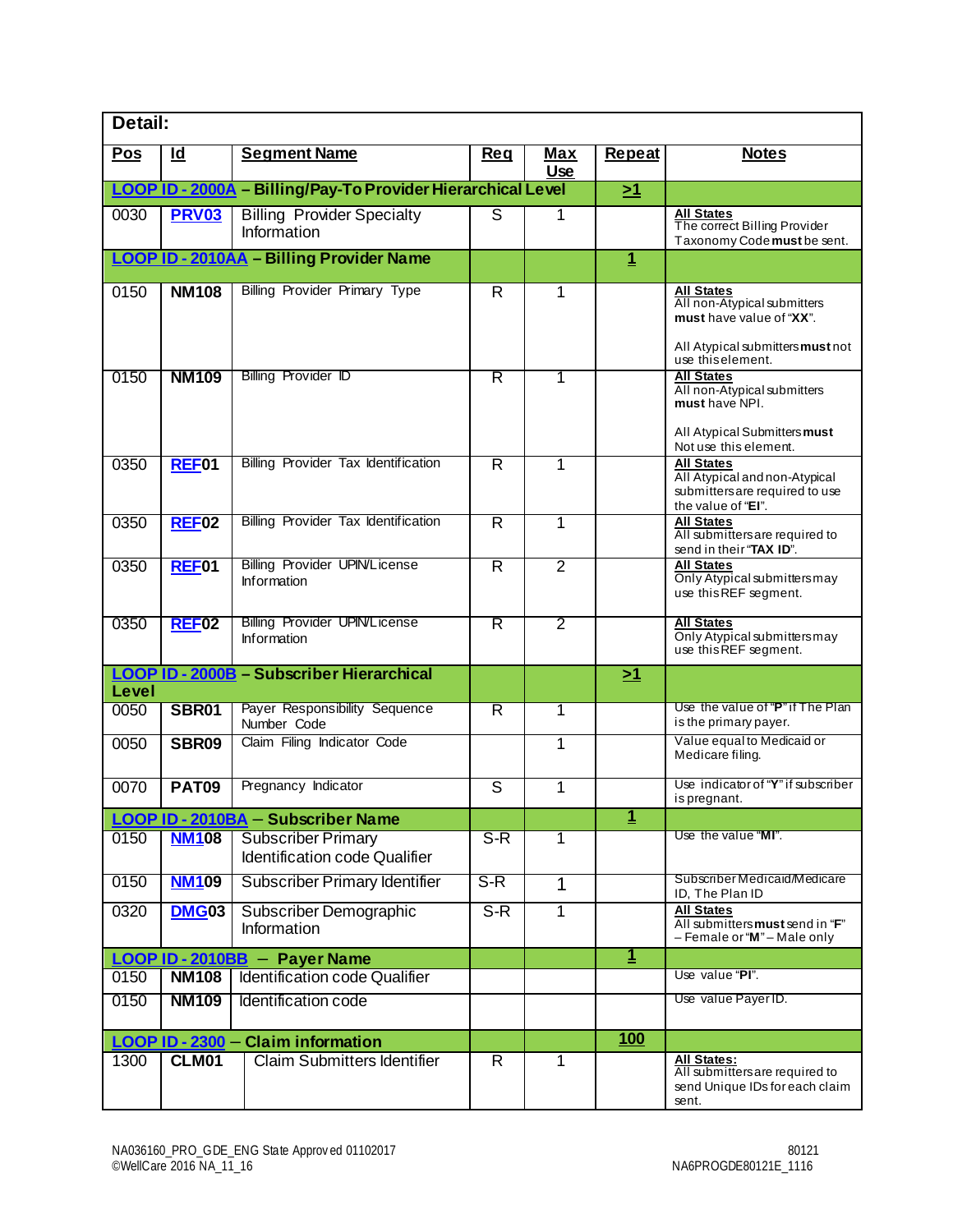| 1300 | <b>CLM05-3</b> | Claim Frequency Type Code                       | R     | 1 | Void. | <b>All States</b><br>Use "1" on original<br>Claim/Encounter submissions.<br>Use "7" for Claim/Encounter<br>Replacement (Adjustment).<br>Use "8" for Claim/Encounter<br>For both "7" and "8".<br>include the original WellCare<br>Claim Number (WCN), as<br>indicated in Loop 2300<br>REF02 (Original Reference<br>Number). Thisnumber can be<br>found on The Plan's 277CA<br>along with the 999 and the<br>corresponding 277U (if<br>requested).                                                                                                                                                                                                  |
|------|----------------|-------------------------------------------------|-------|---|-------|---------------------------------------------------------------------------------------------------------------------------------------------------------------------------------------------------------------------------------------------------------------------------------------------------------------------------------------------------------------------------------------------------------------------------------------------------------------------------------------------------------------------------------------------------------------------------------------------------------------------------------------------------|
| 1350 | <b>DTP</b>     | <b>Last Menstrual Period</b>                    | $S-R$ | 1 |       | <b>All States</b><br>All submitters must send this<br>segment when the Pregnancy<br>Indicator is in the PAT09 in the<br>2000B loopsisset to "Y" - Yes.                                                                                                                                                                                                                                                                                                                                                                                                                                                                                            |
| 1800 | <b>REF02</b>   | <b>Prior Authorization Number</b>               | $S-R$ | 1 |       | <b>State Notes</b><br>GA, LA Submittersare required<br>to submit the "G1" in the REF01<br>and Auth Number in the REF02.<br>HI Submitters are required to<br>submit the "G1" in the REF01.<br>Although this REF Segment can<br>also be used for referral<br>numbers, Med-QUEST isonly<br>concerned with PA numbersfor<br>services that were authorized by<br>Med-QUEST. Use this segment<br>when the PA is at the claim<br>rather than the service line level.<br><b>All States</b><br>Thisis now a single segment for<br>just the PA number.<br>All submitters are required to<br>send this segment when The<br>Plan has assigned a PA<br>number. |
| 1800 | <b>REF02</b>   | <b>Referral Number</b>                          | $S-R$ | 1 |       | <b>State Notes</b><br>GA, LA Submittersare required<br>to submit the "9F" in the REF01<br>and referral number in the<br>REF02.<br><b>All States</b><br>This is now a single segment for<br>just the referral number.<br>All submitters are required to<br>send this segment when The<br>Plan has assigned a referral<br>number.                                                                                                                                                                                                                                                                                                                   |
| 1800 | <b>REF02</b>   | Code qualifying the<br>Reference Identification | $S-R$ | 1 |       | <b>State Note</b><br>HI Submitters must submit "P4"<br>in the REF01 when The<br>Department of Human Services<br>Social Services Division<br>(DHS/SSD) is responsible for<br>Medicaid Waiver Programs in                                                                                                                                                                                                                                                                                                                                                                                                                                           |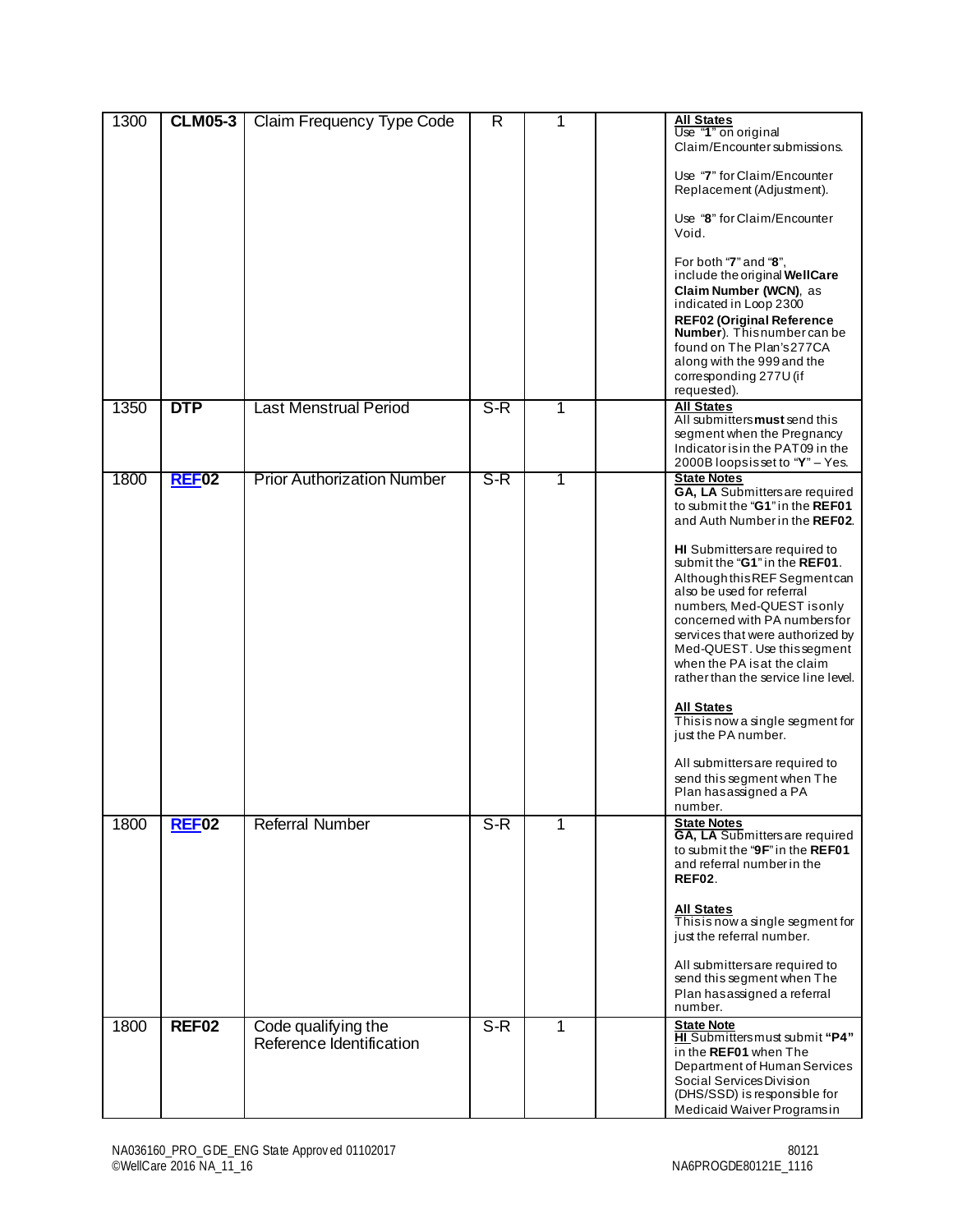|      |                   |                                                                                             |       |    | Hawaii, SSD claims for<br>Medicaid Waiver services are<br>identified by a "W" in the<br>Demonstration Project Identifier<br>element.                                                                                                                                                                                                                                                                                                                                                                                                                                                                                                                                                                                                                                                                                                                         |
|------|-------------------|---------------------------------------------------------------------------------------------|-------|----|--------------------------------------------------------------------------------------------------------------------------------------------------------------------------------------------------------------------------------------------------------------------------------------------------------------------------------------------------------------------------------------------------------------------------------------------------------------------------------------------------------------------------------------------------------------------------------------------------------------------------------------------------------------------------------------------------------------------------------------------------------------------------------------------------------------------------------------------------------------|
| 1800 | REF <sub>02</sub> | Payer Claim Control Number<br>(formally known as Original<br>Reference Number)<br>(ICN/DCN) | $S-R$ | 1  | <b>All States</b><br>All submitters must submit an<br>"F8" in the REF01 when<br><b>CLM05-3 (Claim Submission</b><br>Reason Code) = " $7"$ , or " $8"$<br>along with the WellCare<br>Control Number (WCN). This<br>number can be found on The<br>Plan's 277CA along with the<br>999 and the corresponding<br>277U (if requested).                                                                                                                                                                                                                                                                                                                                                                                                                                                                                                                             |
| 1900 | NTE01             | Note Reference Code                                                                         | $S-R$ | 20 | <b>All States</b><br>For MAS procedure codes,<br>use "ADD" in the NTE01<br><b>State Note</b><br><b>OH</b> Medicaid Co-Payments<br>exclusions-Send in "ADD" in<br>the NTE01.<br>IL Must use "ADD" when the<br>services require additional<br>information to be reported.                                                                                                                                                                                                                                                                                                                                                                                                                                                                                                                                                                                      |
| 1900 | NTE <sub>02</sub> | <b>Description</b>                                                                          | $S-R$ |    | <b>All States</b><br>For MAS procedure codes, see<br>CMS documentation.<br><b>State Notes:</b><br>OH When Medicaid co-payment<br>exclusion applies, the 10-<br>character code (see below)<br>must be the first item in the<br>NTE02. There must always be<br>a single space between the<br>word COPAY and the fourth<br>character exclusion code.<br>• COPAY EMER (Emergency)<br>• COPAY HSPC (Hospice)<br>• COPAY PREG (Pregnancy)<br>IL For all claims that are special<br>priced, include the appropriate<br>required detail in this section.<br>For emergency and non-<br>emergency transportation<br>claims, this element will contain<br>the State, Vehicle License<br>Number, Origin Time, and<br>Destination Time. See section<br>on Transportation claims under<br>the Payer Specific Business<br>Rules and Limitations section<br>for more detail. |
| 1950 | <b>CR104</b>      | Ambulance Transport Reason<br>Code                                                          | $S-R$ | 1  | <b>State Notes</b><br><b>FL</b> Enter the Ambulance<br>Transport Reason Code.<br>Note: Refer to the 837<br>Professional Implementation<br>Guide for the valid code values.                                                                                                                                                                                                                                                                                                                                                                                                                                                                                                                                                                                                                                                                                   |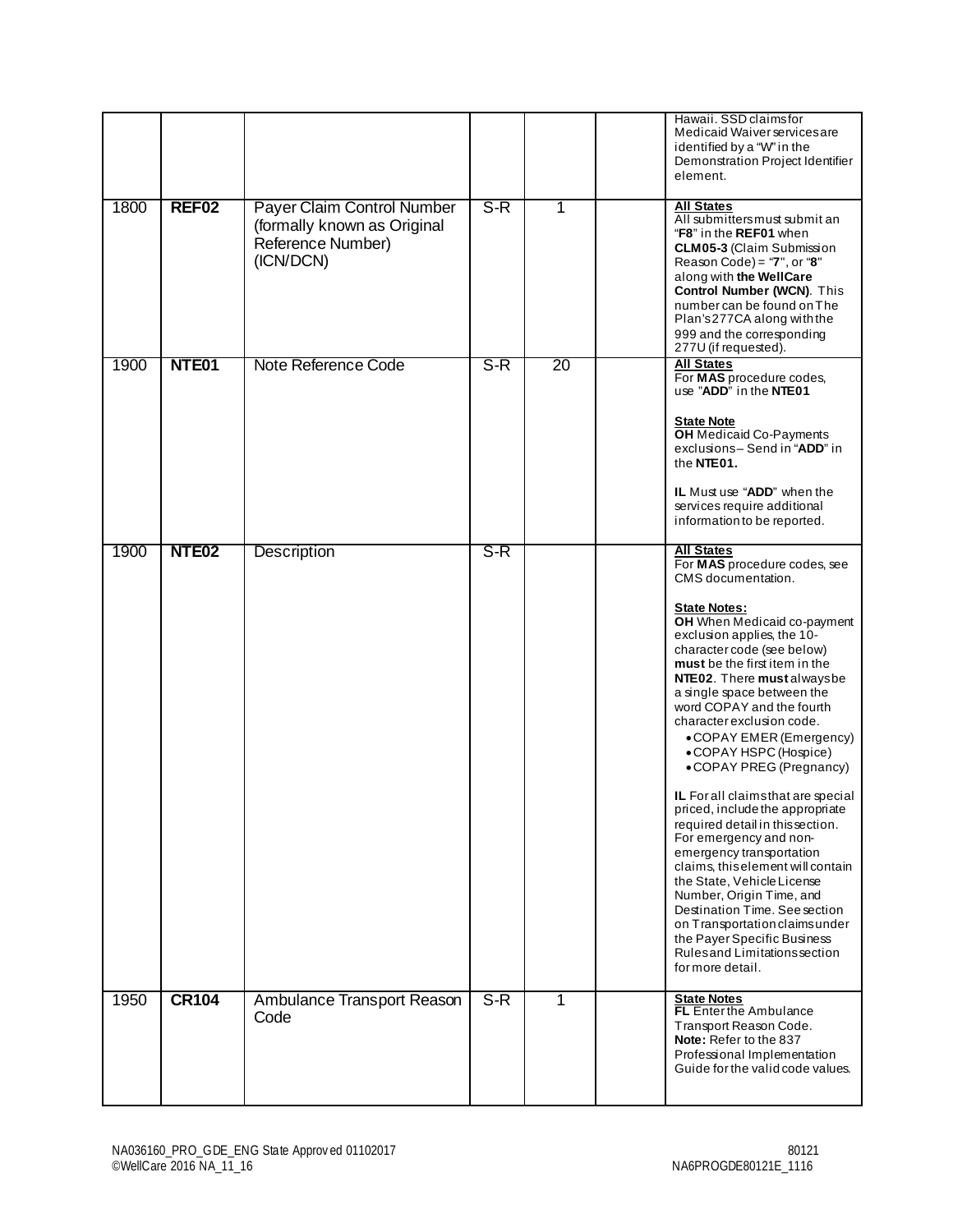|      |              |                                                                                       |       |   | <b>GA</b> Ambulance Transport<br>Reason Codes<br>'A' - Patient wastransported to<br>nearest facility for care of<br>symptoms, complaints, or both.<br>May be used to indicate that the<br>patient wastransferred to a<br>residential facility.<br>'B' - Patient wastransported for<br>the benefit of a preferred<br>physician<br>$C'$ – Patient wastransported for<br>the nearness of family members<br>'D' - Patient wastransported for<br>the care of a specialist or for<br>availability of specialized<br>equipment<br>'E'-Patient Transferred to<br>Rehabilitation Facility |
|------|--------------|---------------------------------------------------------------------------------------|-------|---|----------------------------------------------------------------------------------------------------------------------------------------------------------------------------------------------------------------------------------------------------------------------------------------------------------------------------------------------------------------------------------------------------------------------------------------------------------------------------------------------------------------------------------------------------------------------------------|
| 1950 | <b>CR105</b> | Ambulance Unit or Basis for<br><b>Measurement Code</b>                                | $S-R$ | 1 | <b>State Note</b><br>$FL'DH' - Miles$                                                                                                                                                                                                                                                                                                                                                                                                                                                                                                                                            |
| 1950 | <b>CR106</b> | Ambulance Transport<br><b>Distance</b>                                                | $S-R$ | 1 | <b>State Notes</b><br>FL Florida Medicaid will process<br>only the whole number when<br>units are entered with decimals.<br><b>Example:</b> Unitsentered on the<br>transaction 3.75 will be<br>processed as 3 units.<br><b>GA Quantity</b><br><b>IL</b> Transportation providers<br>must report the number of<br>"loaded" miles.                                                                                                                                                                                                                                                 |
| 2200 | <b>CR210</b> | <b>Spinal Manipulation Service</b><br>Information                                     | $S-R$ | 1 | <b>State Note</b><br><b>NE</b> Report the treatment<br>number(s) billed on this claim                                                                                                                                                                                                                                                                                                                                                                                                                                                                                            |
| 2200 | CRC01        | Ambulance Certification -<br>Code Category                                            | $S-R$ | 1 | <b>All States</b><br>'07' - Ambulance Certification<br>The CRC segment is required if<br>CR1 is used.                                                                                                                                                                                                                                                                                                                                                                                                                                                                            |
| 2200 | CRC02        | Ambulance Certification -<br><b>Certification Condition Code</b><br>Applies Indicator | $S-R$ | 1 | <b>All States</b><br>$Y - Yes$<br>$W - No$<br>CRC02 is a Certification<br><b>Condition Code applies</b><br>indicator. A "Y" value indicates<br>the condition codes in CRC03<br>through CRC07 apply; an "N"<br>value indicates the condition<br>codesin CRC03 through<br>CRC07 do not apply.                                                                                                                                                                                                                                                                                      |
| 2200 | CRC03        | Ambulance Certification -<br><b>Condition Indicator</b>                               | $S-R$ | 1 | <b>State Note</b><br>GA '01' - Patient wasadmitted<br>to a hospital<br>'04' - Patient wasmoved by<br>stretcher<br>'05' - Patient was unconscious<br>or in shock<br>'06' - Patient wastransported in<br>an emergency situation<br>'07' - Patient had to be<br>physically restrained<br>'08' - Patient had visible                                                                                                                                                                                                                                                                 |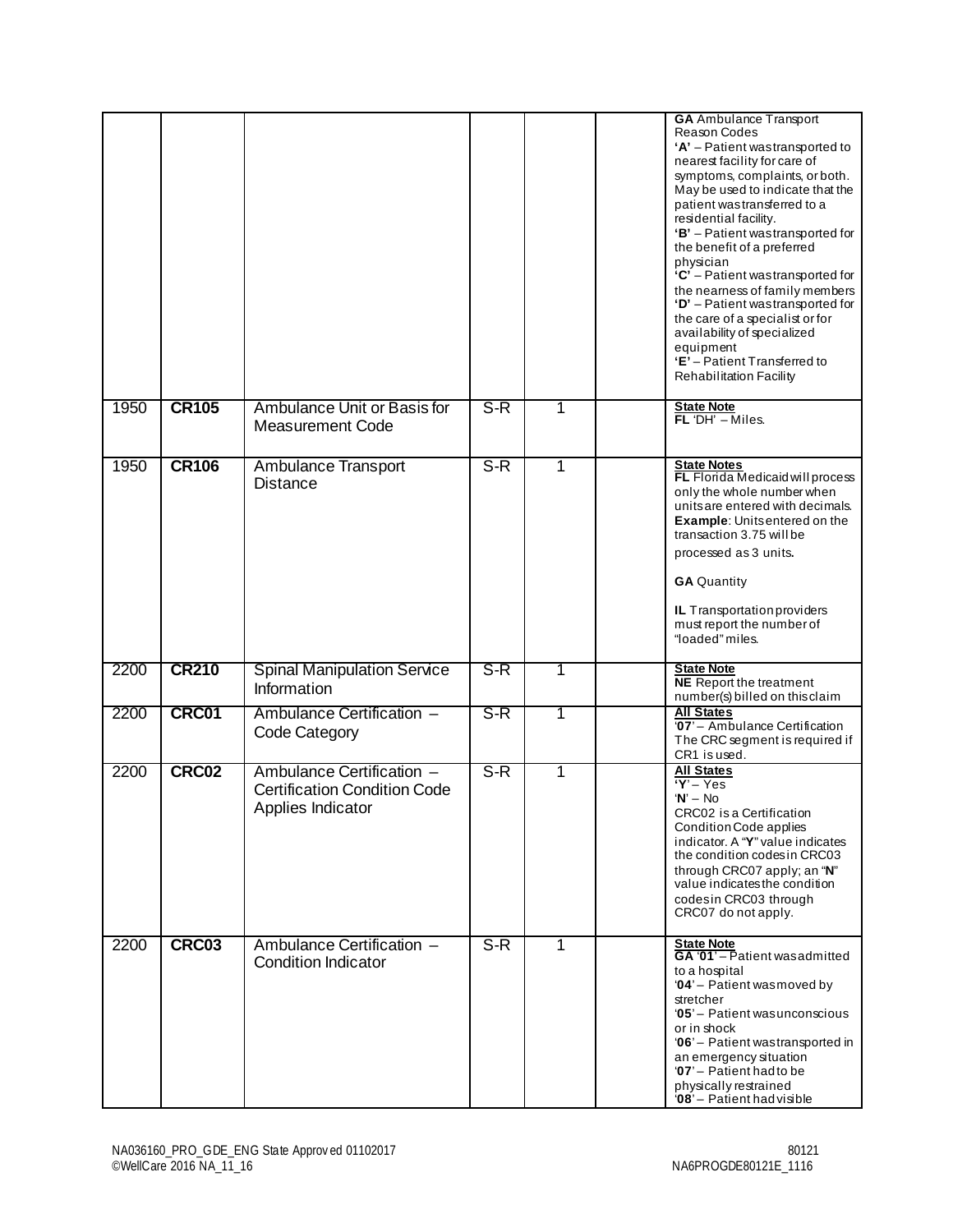|      |              |                                                                                                      |        |                     |                | hemorrhaging<br>'09' - Ambulance service was<br>medically necessary<br>'12' - Patient is confined to a<br>bed or chair                                                                                                                                                                      |
|------|--------------|------------------------------------------------------------------------------------------------------|--------|---------------------|----------------|---------------------------------------------------------------------------------------------------------------------------------------------------------------------------------------------------------------------------------------------------------------------------------------------|
| 2200 | CRC01        | <b>EPSDT Referral - Code</b><br>Category                                                             | S-R    | 1                   |                | <b>State Notes</b><br><b>FL.GA</b><br>'ZZ' - Mutually Defined<br>Enter this for Child Health<br>Checkup Screening referral<br>information                                                                                                                                                   |
| 2200 | CRC02        | <b>EPSDT Referral-</b><br><b>Certification Condition</b><br>Indicator                                | $S-R$  | 1                   |                | <b>State Notes</b><br>$FL, GA'Y' - Yes$<br>$'N' - No$<br>For Child Health Checkup<br>screenings enter "Y" if the<br>patient is referred to another<br>provider as a result of the<br>screening.<br>Enter 'N' if no referral ismade.<br>If 'N' is entered here, enter 'NU'<br>in 2300, CRC03 |
| 2200 | CRC03        | <b>EPSDT Referral - Condition</b><br>Code                                                            | $S-R$  | 1                   |                | <b>State Notes</b><br>FL, GA Enter one of the<br>following valid values. For Child<br>Health Checkup Exam Result:<br>'AV' - Patient Refused Referral<br>'NU' - Not Used (Patient Not<br>Referred)<br>'S2' - Under Treatment<br>'ST - New Services Requested                                 |
|      |              |                                                                                                      |        |                     |                |                                                                                                                                                                                                                                                                                             |
|      |              | LOOP ID-2310A - Referring Provider Name                                                              |        |                     | $\overline{1}$ |                                                                                                                                                                                                                                                                                             |
| 2500 | <b>NM108</b> | <b>Referring Provider Name</b>                                                                       | $S-R$  | 1                   |                | <b>All States</b><br>All non-Atypical submitters<br>must have value of "XX".<br>All Atypical submitters must not<br>use this element.                                                                                                                                                       |
| 2500 | <b>NM109</b> | <b>Referring Provider ID</b>                                                                         | R      | 1                   |                | All States<br>All non-Atypical submitters<br>must have NPI.<br>All Atypical submitters must not<br>use this element.                                                                                                                                                                        |
| 2710 | REF01        | <b>Referring Reference</b><br><b>Identification Qualifier</b><br><b>Referring Provider Secondary</b> | ड<br>ड | 5<br>$\overline{5}$ |                | <b>All States</b><br>Only Atypical submitters can<br>use thissegment.<br><b>State Note</b><br><b>NE</b> Medicaid will only process<br>"0B".<br><b>All States</b>                                                                                                                            |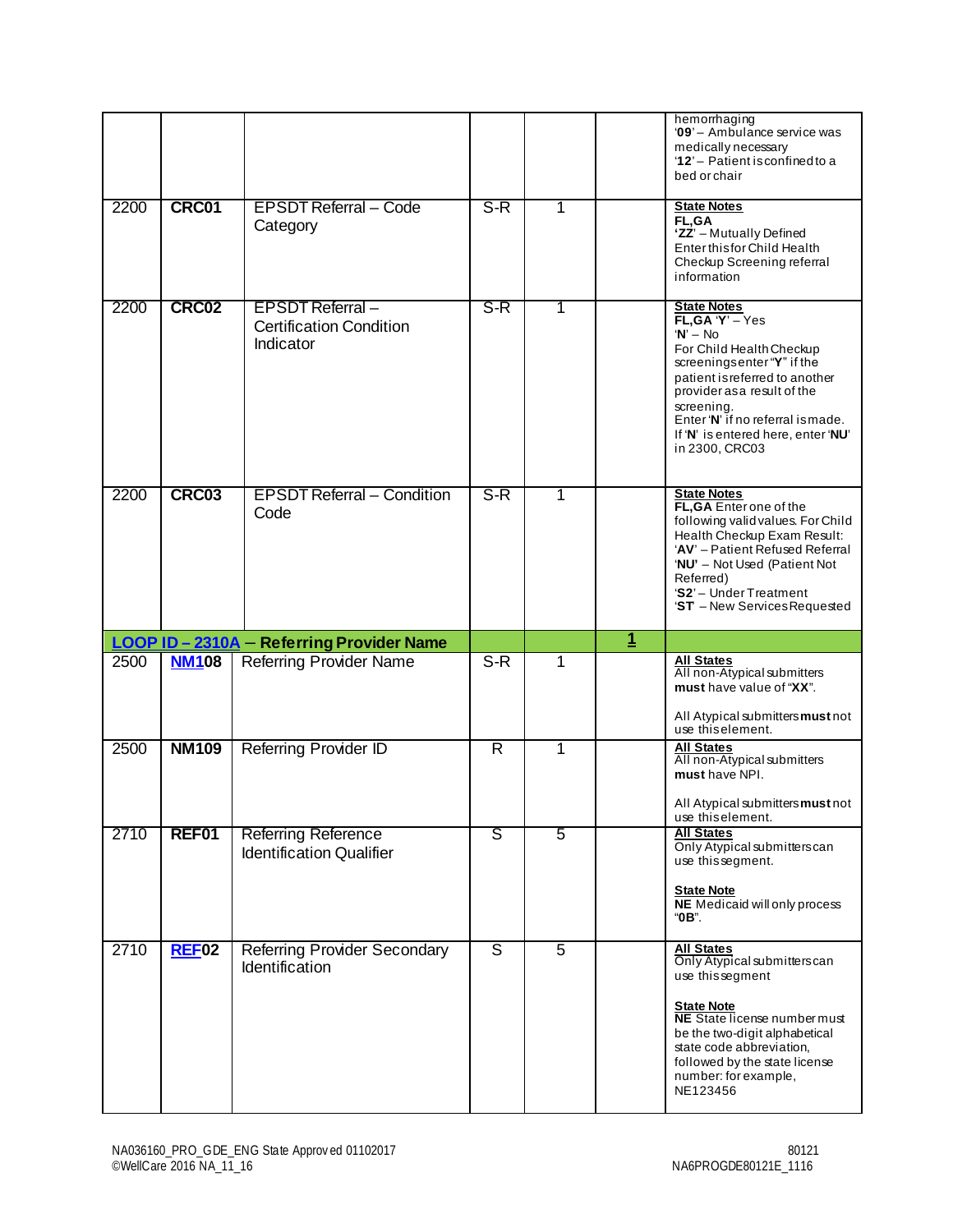|      |              | LOOP ID - 2310B - Rendering Provider Name                     |                         |              | $\overline{\mathbf{1}}$ |                                                                                                                                                                                                                                                                                                                                                                                                                                                                 |
|------|--------------|---------------------------------------------------------------|-------------------------|--------------|-------------------------|-----------------------------------------------------------------------------------------------------------------------------------------------------------------------------------------------------------------------------------------------------------------------------------------------------------------------------------------------------------------------------------------------------------------------------------------------------------------|
| 2500 | <b>NM108</b> | <b>Rendering Provider Name</b>                                | $S-R$                   | 1            |                         | <b>All States</b><br>All non-typical submitters must<br>have value of "XX".<br>All Atypical submitters must not                                                                                                                                                                                                                                                                                                                                                 |
| 2500 | <b>NM109</b> | <b>Rendering Provider ID</b>                                  | $\overline{\mathsf{R}}$ | 1            |                         | use this element.<br><b>All States</b>                                                                                                                                                                                                                                                                                                                                                                                                                          |
|      |              |                                                               |                         |              |                         | All non-Atypical submitters<br>must have NPI.                                                                                                                                                                                                                                                                                                                                                                                                                   |
|      |              |                                                               |                         |              |                         | All Atypical submitters must not<br>use this element.                                                                                                                                                                                                                                                                                                                                                                                                           |
| 2550 | <b>PRV03</b> | Rendering Taxonomy Code                                       | $S-R$                   | 1            |                         | <b>All States</b><br>All submitters must send the<br>Rending Provider Taxonomy<br>Code as per the 837.                                                                                                                                                                                                                                                                                                                                                          |
|      |              |                                                               |                         |              |                         | <b>State Notes</b><br><b>CT GA IN LA</b> Submitters are<br>required to send in the<br>Taxonomy Codes.                                                                                                                                                                                                                                                                                                                                                           |
|      |              |                                                               |                         |              |                         | <b>MO</b> Submitters are required to<br>send in the Taxonomy Codes if<br>submitter has multiple MO<br>HealthNet Legacy Provider IDs                                                                                                                                                                                                                                                                                                                             |
| 2710 | REF01        | <b>Rendering Reference</b><br><b>Identification Qualifier</b> | ड                       | 3            |                         | <b>All States</b><br>Only Atypical submitters can<br>use this segment                                                                                                                                                                                                                                                                                                                                                                                           |
| 2710 | <b>REF02</b> | <b>Rendering Provider Secondary</b><br>Identification         | ड                       | 3            |                         | <b>All States</b><br>Only Atypical submitters can<br>use thissegment                                                                                                                                                                                                                                                                                                                                                                                            |
|      |              | <b>LOOP ID-2310C Service Facility Location</b>                |                         |              | 1                       |                                                                                                                                                                                                                                                                                                                                                                                                                                                                 |
| 2500 | <b>NM1</b>   | <b>Service Facility Location</b>                              | S-R                     | 1            |                         | <b>All States</b><br>All Submitters must use this<br>loop when the physical location<br>where the service took place is<br>different than the address in the<br>Billing Provider Name (2010AA)<br>Loop. Thisloop must not<br>contain a P.O. box in the<br>Address (N3) Segment.                                                                                                                                                                                 |
| 2650 | <b>N301</b>  | Service Facility Location<br>Address                          | $\overline{R}$          | 1            |                         | <b>All States</b><br>All submitters must send in<br>physical address. The Plan will<br>reject any claims that contain a<br>P.O. box in this segment.                                                                                                                                                                                                                                                                                                            |
|      |              | LOOP ID - 2310E Ambulance Pickup Location                     |                         |              | $\overline{\mathbf{1}}$ |                                                                                                                                                                                                                                                                                                                                                                                                                                                                 |
| 2500 | <b>NM1</b>   | <b>Ambulance Pickup Location</b>                              | S-R                     | 1            |                         | <b>All States</b><br>All Transportation submitters<br>must use thisloop.                                                                                                                                                                                                                                                                                                                                                                                        |
| 2650 | N301         | Ambulance Pickup Location<br>Address                          | $\mathsf{R}$            | $\mathbf{1}$ |                         | <b>All States</b><br>All Transportation submitters<br>must send in physical address.<br>The Plan will reject any claims<br>that contain a P.O. box in this<br>segment.<br><b>NOTE:</b> If the ambulance pickup<br>location is in an area where<br>there are no street addresses.<br>enter a description of where the<br>service was rendered (for<br>example, 'crossroad of State<br>Road 34 and 45' or 'Exit near<br>Mile marker 265 on Interstate<br>$80'.$ ) |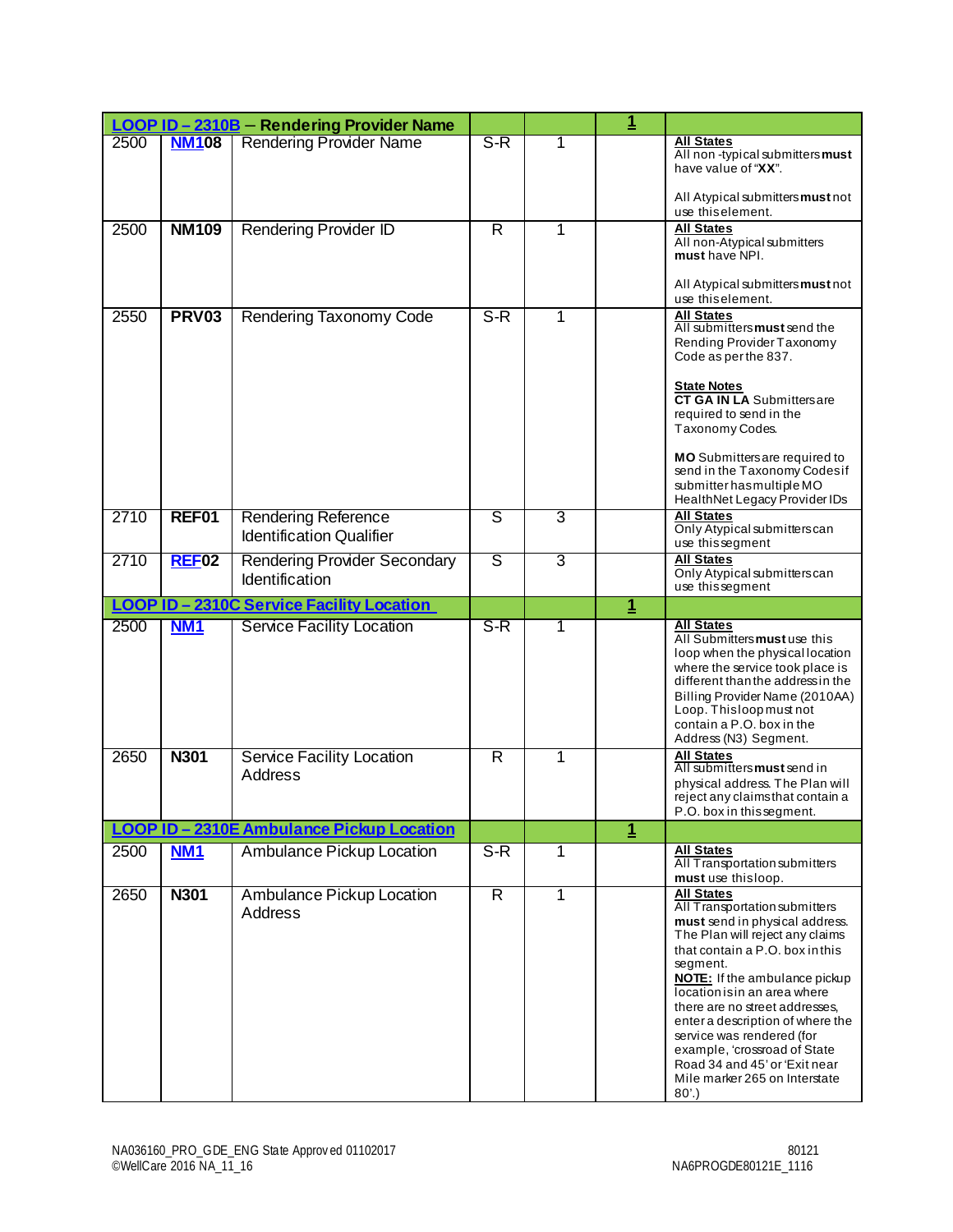| 2700                                                  | <b>N4</b>                    | Ambulance Pickup Location<br>City, State ZIP Code                                     | R                            | 1                   |             | <b>All States</b><br>All Transportation submitters<br>must send thisin.                                                                                                                                                                                                                                                                                                                                                                                     |
|-------------------------------------------------------|------------------------------|---------------------------------------------------------------------------------------|------------------------------|---------------------|-------------|-------------------------------------------------------------------------------------------------------------------------------------------------------------------------------------------------------------------------------------------------------------------------------------------------------------------------------------------------------------------------------------------------------------------------------------------------------------|
| LOOP ID-2310F - Ambulance Drop-Off<br><b>Location</b> |                              |                                                                                       |                              | $\overline{1}$      |             |                                                                                                                                                                                                                                                                                                                                                                                                                                                             |
| 2500                                                  | <b>NM1</b>                   | Ambulance Drop-Off Location                                                           | $S-R$                        | 1                   |             | <b>All States</b><br>All Transportation submitters<br>must use thisloop.                                                                                                                                                                                                                                                                                                                                                                                    |
| 2650                                                  | <b>N301</b>                  | Ambulance Drop-Off Location<br>Address                                                | $\overline{\mathsf{R}}$      | 1                   |             | <b>All States</b><br>All Transportation submitters<br>must send in physical address.<br>The Plan will reject any claims<br>that contain a P.O. box in this<br>segment.<br><b>NOTE:</b> If the ambulance pickup<br>location is in an area where<br>there are no street addresses,<br>enter a description of where the<br>service was rendered (for<br>example, 'crossroad of State<br>Road 34 and 45' or 'Exit near<br>Mile marker 265 on Interstate<br>80'. |
| 2700                                                  | <b>N4</b>                    | <b>Ambulance Drop-Off Location</b><br>City, State Zip Code                            | $\overline{\mathsf{R}}$      | 1                   |             | <b>All States</b><br>All Transportation submitters<br>must send this in.                                                                                                                                                                                                                                                                                                                                                                                    |
| <b>Information</b>                                    |                              | LOOP ID - 2320 - Other Subscriber                                                     |                              |                     | <u>10</u>   |                                                                                                                                                                                                                                                                                                                                                                                                                                                             |
| 2900<br>2950                                          | <b>SBR01</b><br><b>CAS02</b> | <b>Payer Responsibility Sequence</b><br>Number Code<br><b>Claim Adjustment Reason</b> | $\overline{\mathsf{R}}$<br>ड | 1<br>$\overline{5}$ |             | <b>All States</b><br>All Vendor/Provider submitters<br>that adjudicate claims for The<br>Plan must make themselves the<br>Primary "P".<br>In the SBR01 Element in the<br>Subscriber Information (2000B)<br>must be sent to the next<br>available Payer Responsibility<br>Number Code<br><b>State Note</b>                                                                                                                                                   |
|                                                       |                              |                                                                                       |                              |                     |             | GA Interest paid on the claim<br>should be reported in a CAS<br>segment. Please use Code<br>"225" for interest payments<br>NOTE: Do not report interest<br>paid as a separate line item on<br>the claim/encounter.                                                                                                                                                                                                                                          |
| 3000                                                  | <b>AMT02</b>                 | Coordination of Benefits (COB)<br>Payer Paid Amount                                   | S                            | 1                   |             | <b>All States</b><br>All Vendor/Provider submitters<br>that adjudicate claims for The<br>Plan must send this segment.<br>Thiselement must be the<br>amount paid by the Vendor to<br>the Provider.                                                                                                                                                                                                                                                           |
|                                                       |                              | LOOP ID - 2330B Other Payer Name                                                      | ड                            |                     | $\mathbf 1$ | <b>All States</b>                                                                                                                                                                                                                                                                                                                                                                                                                                           |
| 2250                                                  | <b>NM103</b>                 | Name Last or Organization<br>Name                                                     | R                            | 1                   |             | All Vendor/Provider submitters<br>that adjudicate claims for The<br>Plan must send this segment.<br>The Vendor/Provider submitters<br>who are paying the<br>claim/encounter must be in this<br>element.                                                                                                                                                                                                                                                     |
| 2250                                                  | <b>NM109</b>                 | <b>Identification Code</b>                                                            | $\overline{\mathsf{R}}$      | 1                   |             | <b>All States</b><br>All Vendor/Provider submitters<br>that adjudicate claims for The                                                                                                                                                                                                                                                                                                                                                                       |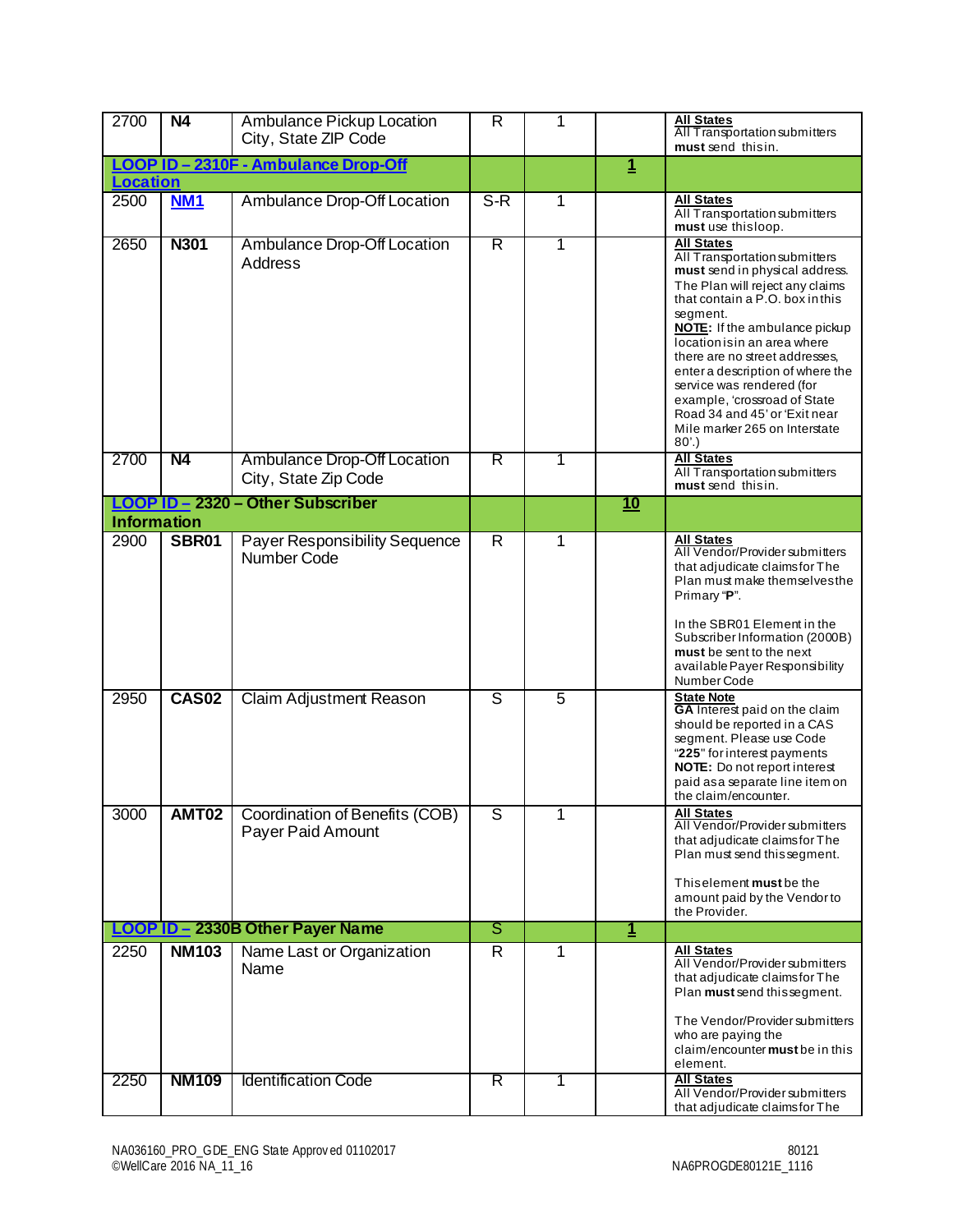|      |              |                                            |       |   |              | Plan must send this segment.                                                                                                                                                                                                                                                                                                                                                                                                                                                                                                                                                                                                                                                                                                                         |
|------|--------------|--------------------------------------------|-------|---|--------------|------------------------------------------------------------------------------------------------------------------------------------------------------------------------------------------------------------------------------------------------------------------------------------------------------------------------------------------------------------------------------------------------------------------------------------------------------------------------------------------------------------------------------------------------------------------------------------------------------------------------------------------------------------------------------------------------------------------------------------------------------|
|      |              |                                            |       |   |              | The Vendor/Provider submitters<br>who are paying the                                                                                                                                                                                                                                                                                                                                                                                                                                                                                                                                                                                                                                                                                                 |
|      |              |                                            |       |   |              | claim/encounter must have ID.                                                                                                                                                                                                                                                                                                                                                                                                                                                                                                                                                                                                                                                                                                                        |
|      |              |                                            |       |   |              | This will be used in the Line<br>Adjudication Information (2430)                                                                                                                                                                                                                                                                                                                                                                                                                                                                                                                                                                                                                                                                                     |
|      |              |                                            |       |   |              | Loop in the SVD01.                                                                                                                                                                                                                                                                                                                                                                                                                                                                                                                                                                                                                                                                                                                                   |
| 2950 | <b>CAS02</b> | Claim Adjustment Reason                    | s     | 5 |              | <b>State Note</b><br>GA Interest paid on the claim                                                                                                                                                                                                                                                                                                                                                                                                                                                                                                                                                                                                                                                                                                   |
|      |              |                                            |       |   |              | should be reported in a CAS<br>Segment. Please use Code                                                                                                                                                                                                                                                                                                                                                                                                                                                                                                                                                                                                                                                                                              |
|      |              |                                            |       |   |              | "225" for interest payments                                                                                                                                                                                                                                                                                                                                                                                                                                                                                                                                                                                                                                                                                                                          |
|      |              |                                            |       |   |              | NOTE: Do not report interest<br>paid as a separate line item on                                                                                                                                                                                                                                                                                                                                                                                                                                                                                                                                                                                                                                                                                      |
|      |              |                                            |       |   |              | the claim/encounter.                                                                                                                                                                                                                                                                                                                                                                                                                                                                                                                                                                                                                                                                                                                                 |
|      |              | LOOP ID-2400 - Line Note                   |       |   | $\mathbf{1}$ |                                                                                                                                                                                                                                                                                                                                                                                                                                                                                                                                                                                                                                                                                                                                                      |
| 4850 | <b>NTE02</b> | Line Note Text                             | S     | 1 |              | <b>State Note</b><br><b>NE</b> For vision services: When<br>using V2799 to claim for frame<br>front/chassis, temple, hinge,<br>nose pad, or eyeglasses case<br>replacement, enter description<br>of replacement.<br>For Telehealth services, enter<br>the site where the patient is<br>receiving the Telehealth<br>service.<br>IL For all claims that are special<br>priced, include the appropriate<br>required detail in this section.<br>For emergency and non-<br>emergency transportation<br>claims, this element will contain<br>the State, Vehicle License<br>Number, Origin Time, and<br>Destination Time. See section<br>on Transportation claims under<br>the Payer Specific Business<br>Rules and Limitations section<br>for more detail. |
|      |              | LOOP ID - 2420A - Rendering Provider Name  |       |   | $\mathbf 1$  |                                                                                                                                                                                                                                                                                                                                                                                                                                                                                                                                                                                                                                                                                                                                                      |
| 5050 | <b>PRV03</b> | <b>Taxonomy Code</b>                       | $S-R$ | 1 |              | <b>State Notes</b><br>MO, IL Submittersare required                                                                                                                                                                                                                                                                                                                                                                                                                                                                                                                                                                                                                                                                                                  |
|      |              |                                            |       |   |              | to send in the Taxonomy Codes                                                                                                                                                                                                                                                                                                                                                                                                                                                                                                                                                                                                                                                                                                                        |
|      |              |                                            |       |   |              | if submitter has multiple MO<br>Health Net Legacy Provider IDs                                                                                                                                                                                                                                                                                                                                                                                                                                                                                                                                                                                                                                                                                       |
|      |              | LOOP ID-2420F - Referring Provider Name    |       |   | <u>1</u>     |                                                                                                                                                                                                                                                                                                                                                                                                                                                                                                                                                                                                                                                                                                                                                      |
| 255  | <b>PRV03</b> | <b>Taxonomy Code</b>                       | $S-R$ | 1 |              | <b>State Notes</b>                                                                                                                                                                                                                                                                                                                                                                                                                                                                                                                                                                                                                                                                                                                                   |
|      |              |                                            |       |   |              | MO, IL Submittersare required<br>to send in the Taxonomy Codes<br>if submitter has multiple MO<br>Health Net Legacy Provider IDs                                                                                                                                                                                                                                                                                                                                                                                                                                                                                                                                                                                                                     |
|      |              | LOOP ID-2430 Line Adjudication Information |       |   | 15           |                                                                                                                                                                                                                                                                                                                                                                                                                                                                                                                                                                                                                                                                                                                                                      |
| 5400 | <b>SVD01</b> | <b>Identification Code</b>                 | $S-R$ | 1 |              | <b>All States</b>                                                                                                                                                                                                                                                                                                                                                                                                                                                                                                                                                                                                                                                                                                                                    |
|      |              |                                            |       |   |              | All Vendor/Provider submitters<br>that adjudicate claims for The<br>Plan must send this segment                                                                                                                                                                                                                                                                                                                                                                                                                                                                                                                                                                                                                                                      |
|      |              |                                            |       |   |              | The Vendor/Provider submitters<br>who are paying the<br>claim/encounter must have ID.<br>This will be the same as in the<br>Other Payer Name (2330B)<br>Identification Code in the                                                                                                                                                                                                                                                                                                                                                                                                                                                                                                                                                                   |
|      |              |                                            |       |   |              | NM109.                                                                                                                                                                                                                                                                                                                                                                                                                                                                                                                                                                                                                                                                                                                                               |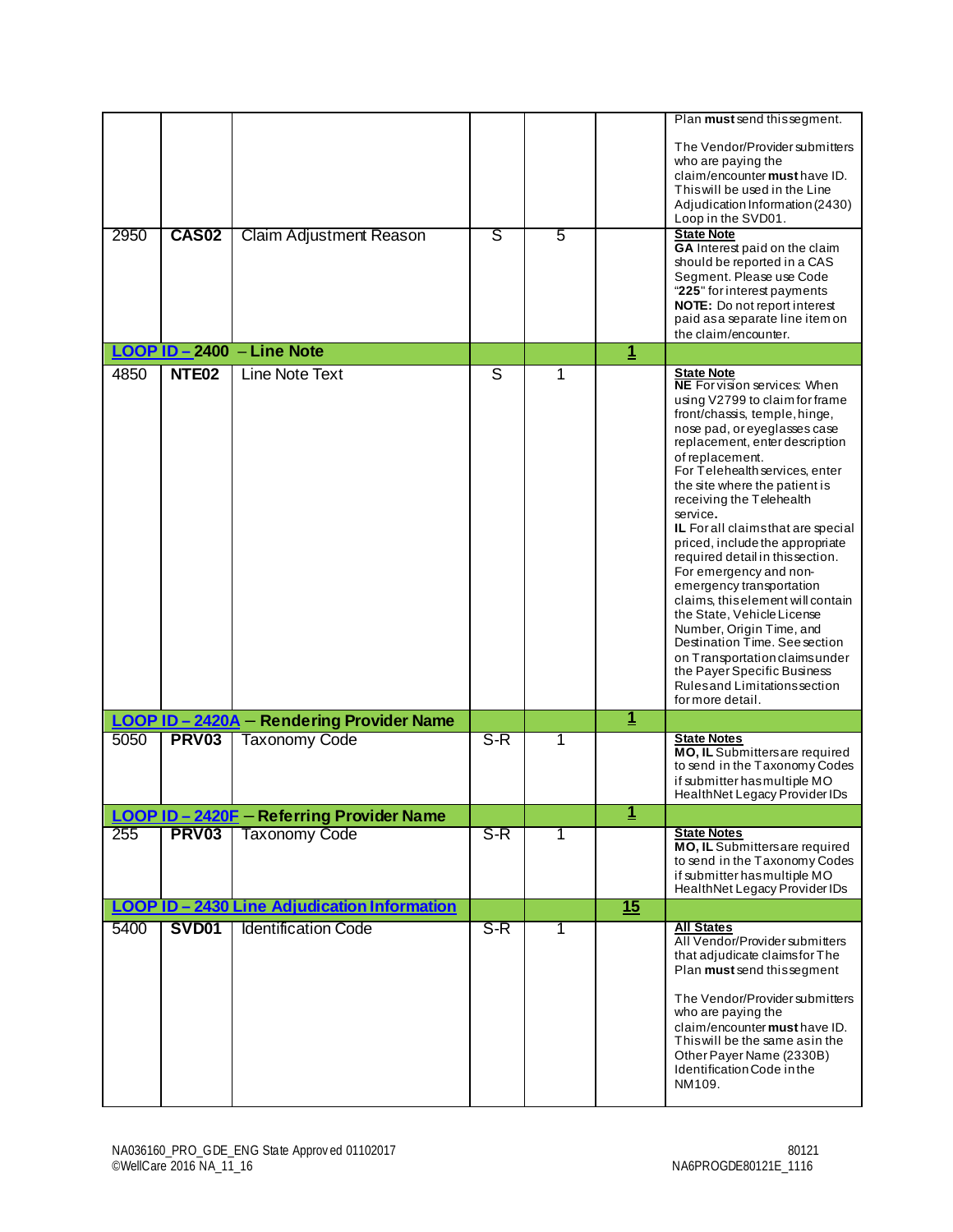| 5400 | <b>SVD02</b>      | <b>Monetary Amount</b>          | R                       |   | <b>All States</b><br>All Vendor/Provider submitters<br>that adjudicate claims for The<br>Plan must send this segment.<br>This is how much was paid by<br>the Vendor/Provider after Check<br>Run.                    |  |
|------|-------------------|---------------------------------|-------------------------|---|---------------------------------------------------------------------------------------------------------------------------------------------------------------------------------------------------------------------|--|
| 5450 | CAS <sub>02</sub> | Claim Adjustment Reason<br>Code | R                       | 1 | <b>All States</b><br>All Vendor/Provider submitters<br>that adjudicate claims for The<br>Plan must send this segment.<br>Thismusthe a HIPAA-<br>compliant reason code.                                              |  |
| 5450 | <b>CAS03</b>      | <b>Monetary Amount</b>          | R                       | 1 | <b>All States</b><br>All Vendor/Provider submitters<br>that adjudicate claims for The<br>Plan must send this Segment<br>This is the Difference between<br>what the Vendor/Provider paid<br>and how much was billed. |  |
| 5500 | DTP03             | Date Time Period                | $\overline{\mathsf{R}}$ | 1 | <b>All States</b><br>All Vendor/Provider submitters<br>that adjudicate claims for The<br>Plan must send this segment<br>The Vendor/Provider must use<br>the check date for the payment<br>date.                     |  |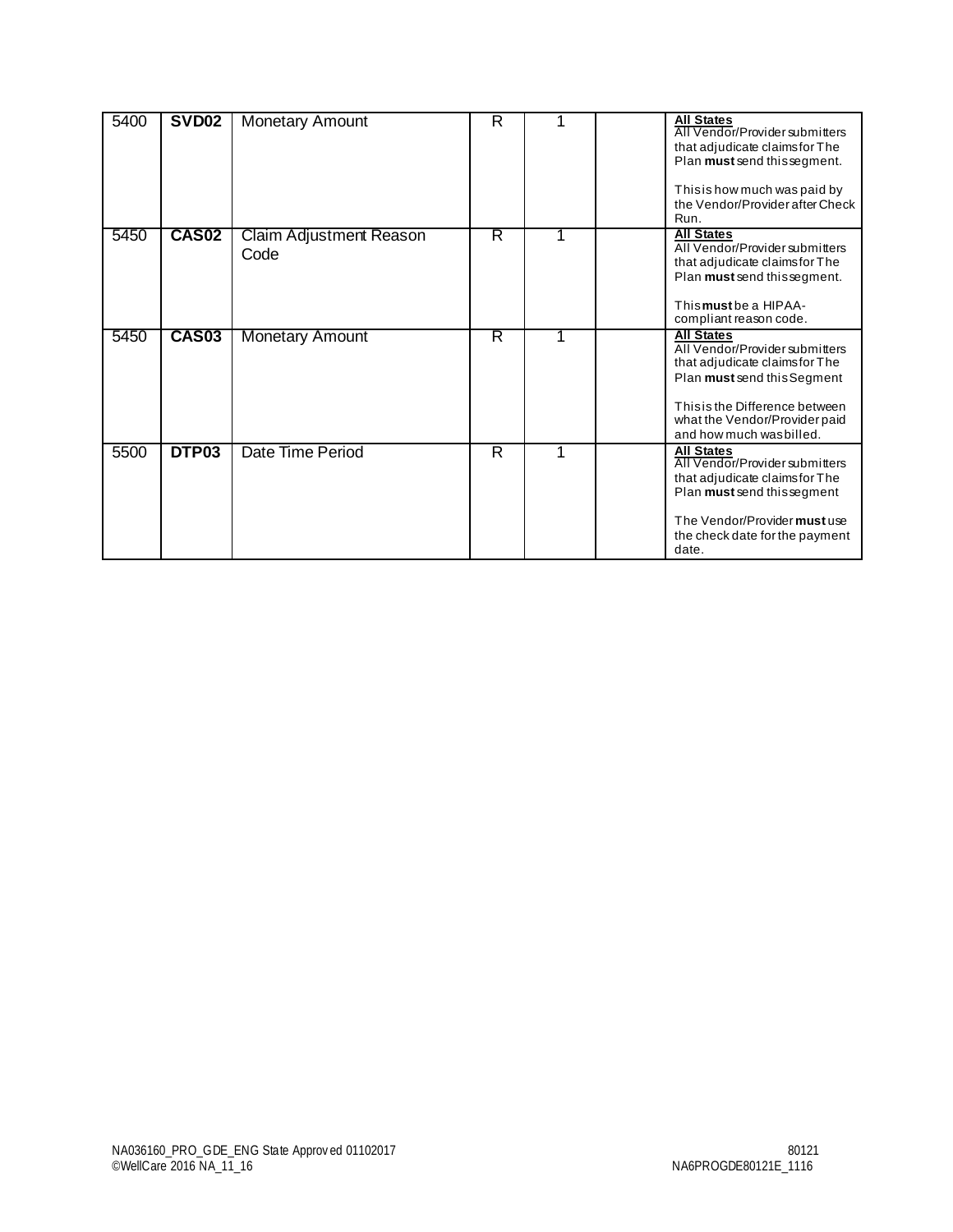## <span id="page-30-0"></span>ATTACHMENT A

<span id="page-30-1"></span>*Glossary*

| <b>Term</b>                          | <b>Definition</b>                                                                                                                                                                                                                                                                                                                                                                                                                                                                                                                                                                                                                          |
|--------------------------------------|--------------------------------------------------------------------------------------------------------------------------------------------------------------------------------------------------------------------------------------------------------------------------------------------------------------------------------------------------------------------------------------------------------------------------------------------------------------------------------------------------------------------------------------------------------------------------------------------------------------------------------------------|
| <b>HIPAA</b>                         | In 1996, Congress passed into federal law the Health Insurance<br>Portability and Accountability Act (HIPAA) in order to improve the<br>efficiency and effectiveness of the entire health care system. The<br>provisions of HIPAA, which apply to health plans, health care<br>providers, and healthcare clearinghouses, cover many areas of<br>concern including, preventing fraud, waste and abuse, preventing pre-<br>existing condition exclusions in health care coverage, protecting<br>patients' rights through privacy and security guidelines and mandating<br>the use of a national standard for EDI transactions and code sets. |
| <b>SSL</b><br>(Secure Sockets Layer) | SSL is a commonly used protocol for managing the security of a<br>message transmission through the Internet. SSL uses a program layer<br>located between the HTTP and TCP layers. The "sockets" part of the<br>term refers to the sockets method of passing data back and forth<br>between a client and a server program in a network or between<br>program layers in the same computer. SSL uses the public- and<br>private-key encryption system from RSA, which also includes the use<br>of a digital certificate.                                                                                                                      |
| Secure FTP (SFTP)                    | Secure FTP, as the name suggests, involves a number of optional<br>security enhancements such as encrypting the payload or including<br>message digests to validate the integrity of the transported files to<br>name two examples. Secure FTP uses Port 21 and other Ports,<br>including SSL.                                                                                                                                                                                                                                                                                                                                             |
| <b>AUTH SSL</b>                      | AUTH SSL is the explicit means of implementing secure<br>communications as defined in RFC 2228. AUTH SSL provides a<br>secure means of transmitting files when used in conjunction with an<br>FTP server and client that both support AUTH SSL.                                                                                                                                                                                                                                                                                                                                                                                            |
| <b>Required Segment</b>              | A required segment is a segment mandated by HIPAA as mandatory<br>for exchange between Trading Partners.                                                                                                                                                                                                                                                                                                                                                                                                                                                                                                                                   |
| <b>Situational Segment</b>           | A situational segment is a segment mandated by HIPAA as optional<br>for exchange between Trading Partners.                                                                                                                                                                                                                                                                                                                                                                                                                                                                                                                                 |
| <b>Required Data Element</b>         | A mandatory data element is one that must be transmitted between<br>Trading Partners with valid data.                                                                                                                                                                                                                                                                                                                                                                                                                                                                                                                                      |
| <b>Situational Data Element</b>      | A situational data element may be transmitted if data is available. If<br>another data element in the same segment exists and follows the<br>current element the character used for missing data should be<br>entered.                                                                                                                                                                                                                                                                                                                                                                                                                     |
| <b>N/U (Not Used)</b>                | An N/U (Not Used) data element is included in the shaded areas if the<br>Implementation Guide is NOT USED according to the standard, and<br>no attempt should be made to include these in transmissions.                                                                                                                                                                                                                                                                                                                                                                                                                                   |
| <b>ATTENDING PROVIDER</b>            | The primary individual provider who attended to the client/member<br>during an in-patient hospital stay. This must be identified in 837I.                                                                                                                                                                                                                                                                                                                                                                                                                                                                                                  |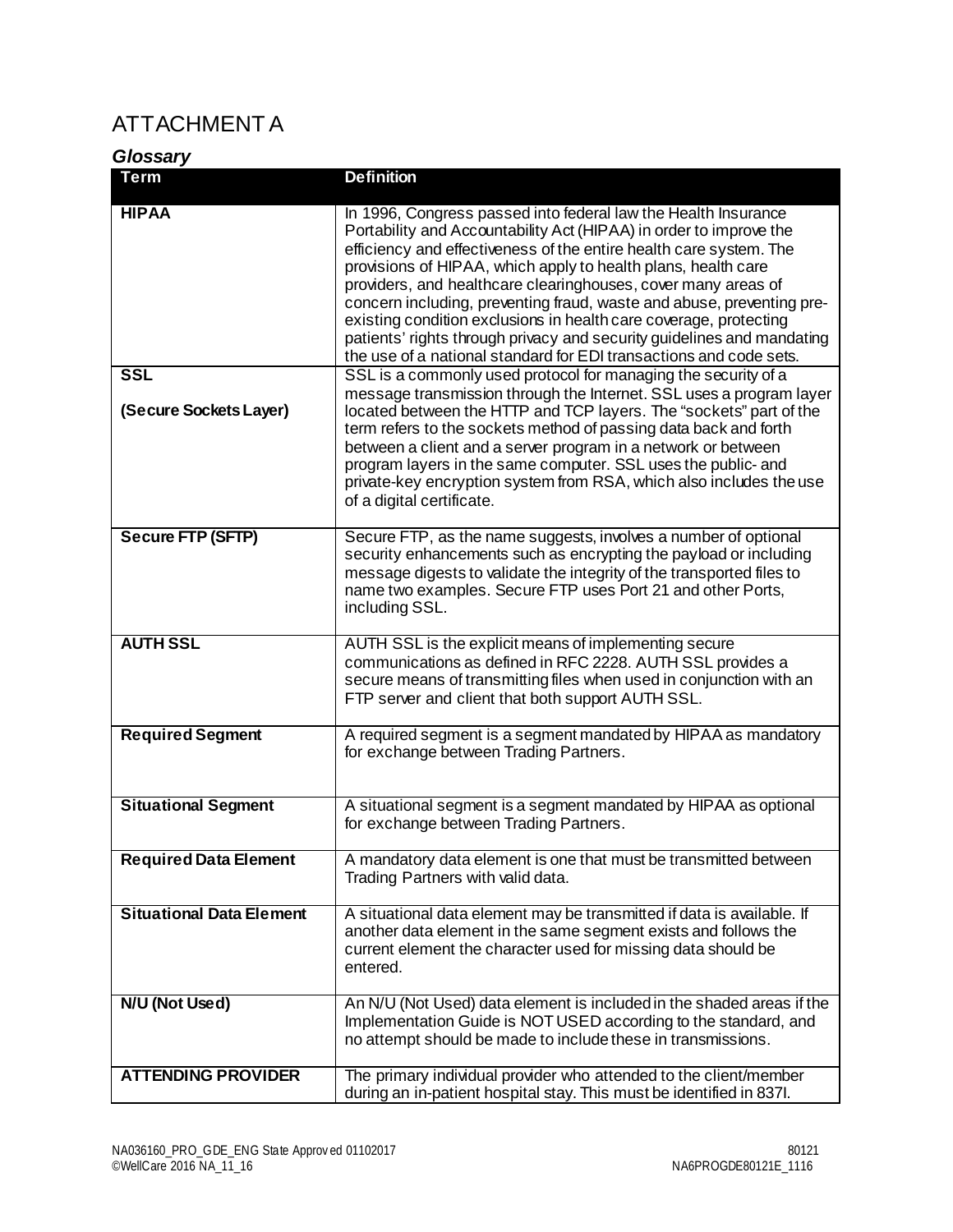| <b>Term</b>                         | <b>Definition</b>                                                                                                                                                                                                      |                                                                                                                                                                                                                                                                                                                                                                                                                                                                                                                                                                                                                                                                                                                            |  |
|-------------------------------------|------------------------------------------------------------------------------------------------------------------------------------------------------------------------------------------------------------------------|----------------------------------------------------------------------------------------------------------------------------------------------------------------------------------------------------------------------------------------------------------------------------------------------------------------------------------------------------------------------------------------------------------------------------------------------------------------------------------------------------------------------------------------------------------------------------------------------------------------------------------------------------------------------------------------------------------------------------|--|
| <b>BILLING PROVIDER</b>             | The Billing Provider entity may be a health care provider, a billing<br>service, or some other representative of the provider.                                                                                         |                                                                                                                                                                                                                                                                                                                                                                                                                                                                                                                                                                                                                                                                                                                            |  |
| <b>IMPLEMENTATION GUIDE</b><br>(IG) | Instructions for developing the standard ANSI ASC X12N Health Care<br>Claim 837 transaction sets. The Implementation Guides are available<br>from Washington Publishing Company.                                       |                                                                                                                                                                                                                                                                                                                                                                                                                                                                                                                                                                                                                                                                                                                            |  |
| <b>PAY-TO PROVIDER</b>              | the individual provider who rendered the service.                                                                                                                                                                      | This entity may be a medical group, clinic, hospital, other institution, or                                                                                                                                                                                                                                                                                                                                                                                                                                                                                                                                                                                                                                                |  |
| <b>REFERRING PROVIDER</b>           | Equipment (DME).                                                                                                                                                                                                       | Identifies the individual provider who referred the client or prescribed<br>ancillary services/items such as Lab, Radiology or Durable Medical                                                                                                                                                                                                                                                                                                                                                                                                                                                                                                                                                                             |  |
| <b>RENDERING PROVIDER</b>           | They must be identified in 837P.                                                                                                                                                                                       | The primary individual provider who attended to the client/member.                                                                                                                                                                                                                                                                                                                                                                                                                                                                                                                                                                                                                                                         |  |
| <b>TRADING PARTNERS (TPS)</b>       | Includes all of the following: payers, switch vendors, software vendors,<br>providers, billing agents, clearinghouses                                                                                                  |                                                                                                                                                                                                                                                                                                                                                                                                                                                                                                                                                                                                                                                                                                                            |  |
| FFS                                 | Fee-for-Service Claims                                                                                                                                                                                                 |                                                                                                                                                                                                                                                                                                                                                                                                                                                                                                                                                                                                                                                                                                                            |  |
| <b>DATE FORMAT</b>                  | only date data element that varies from the above standard is the<br>Interchange Date data element located in the ISA segment. The<br>Interchange Date data element is a six 6-character date in the<br>YYMMDD format. | All dates are eight 8-character dates in the format CCYYMMDD. The                                                                                                                                                                                                                                                                                                                                                                                                                                                                                                                                                                                                                                                          |  |
| <b>DELIMITERS</b>                   | length record. The data element separator is byte number 4; the<br>segments:<br><b>CHARACTER</b><br>* Asterisk<br>: Colon<br>^ Caret<br>$\sim$ Tilde                                                                   | A delimiter is a character used to separate 2 data elements or sub-<br>elements, or to terminate a segment. Delimiters are specified in the<br>interchange header segment, ISA The ISA segment is a 105 byte fixed<br>component element separator is byte number 105; and the segment<br>terminator is the byte that immediately follows the component element<br>separator. Once specified in the interchange header, delimiters are not<br>to be used in a data element value elsewhere in the transaction. The<br>following characters are used as data delimiters for all transaction<br><b>PURPOSE</b><br>Data Element Separator<br>Sub-Element Separator<br><b>Repetition Separator</b><br><b>Segment Terminator</b> |  |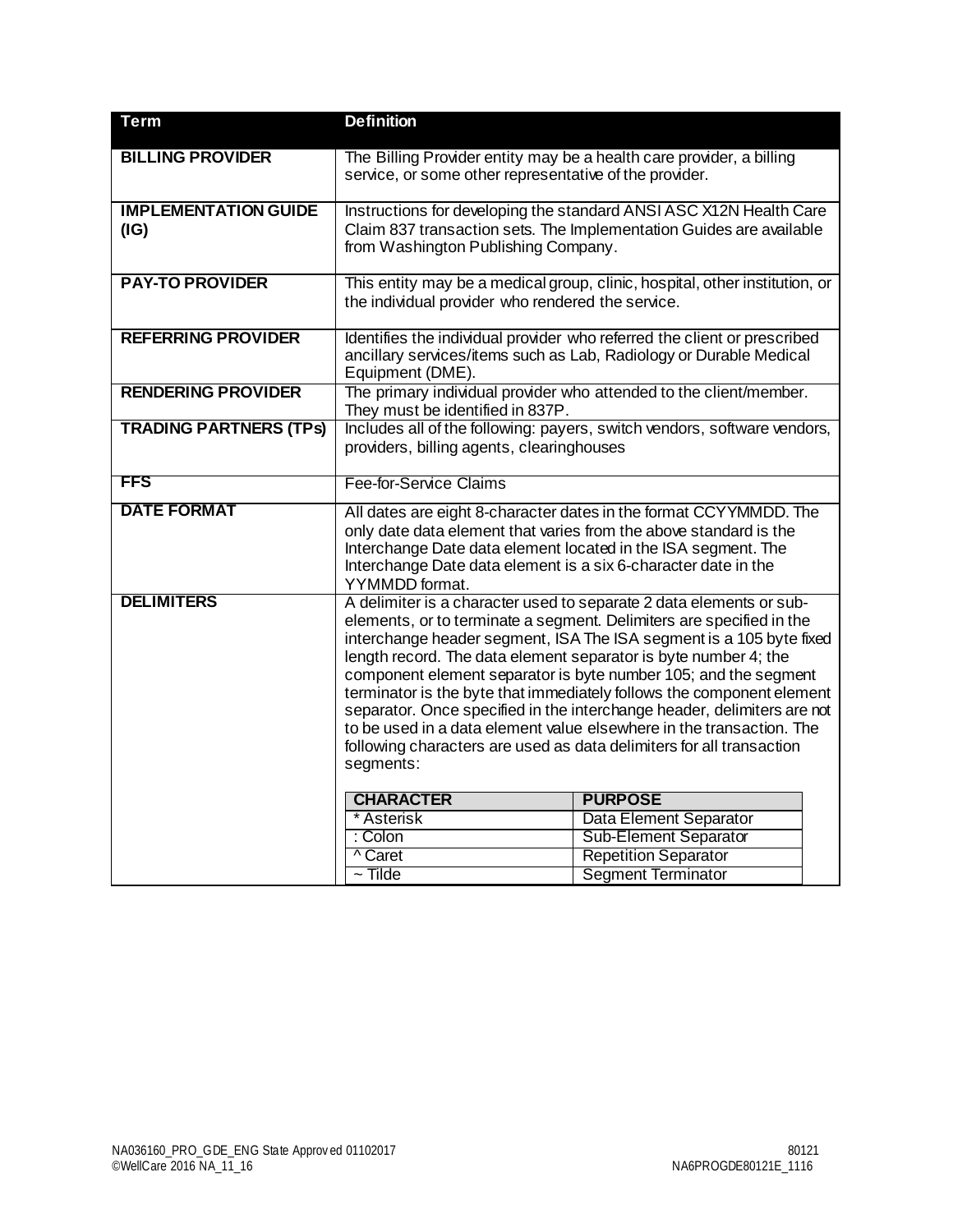### <span id="page-32-1"></span><span id="page-32-0"></span>ATTACHMENT B **999 Interpretations**

The examples below show an accepted and a Rejected X12 N 999. On The Plan FTP site in the respective Provider directory the X12N 997 files, when opened, will display as one complete string without carriage returns or line feeds. In the examples below, we added carriage returns at the end of each segment.

## <span id="page-32-2"></span>**Accepted 999**<br> **ISA-00-** -00-

 $-ZZ~123456789$   $-ZZ~987654321$   $~11211~2345~\sim~00501~00000001~\sim~0~\sim~P~\sim~+1$ GS~FA~123456789~133052274~987654321~2345~1~X~005010X231A1' ST~999~0001~005010X231A1' AK1~HC~77123~005010X222A1' AK2~837~0001~005010X222A1' IK5~A' AK9~A~1~1~1' SE~6~0001' GE~1~1' IEA~1~000000001'

#### <span id="page-32-3"></span>**Rejected 999**

ISA~00~ ~00~ ~ZZ~123456789 ~ZZ~987654321 ~111227~1633~^~00501~000000001~0~P~+' GS~FA~123456789~987654321~20111227~1633~1~X~005010X231A1' ST~999~0001~005010X231A1' AK1~HC~3264~005010X222A1' AK2~837~000000060~005010X222A1' IK3~SV5~32~2400~8' CTX~CLM01+0116.0090738.01' IK4~4~782~I9' IK4~6~594~I9' IK3~SV5~43~2400~8' CTX~CLM01+0116.0090738.01' IK4~4~782~I9' IK4~6~594~I9' IK5~R~I5' AK9~R~1~1~0' SE~14~0001' GE~1~1' IEA~1~000000001'

## <span id="page-32-4"></span>**Partial 999**<br>**ISA~00~** ~00~

 $ZZ$ ~123456789 ~ZZ~987654321 ~111115~2119~^~00501~000000001~0~P~+ GS~FA~123456789~RHCLM117~20111115~2119~1~X~005010X231A1' ST~999~0001~005010X231A1' AK1~HC~184462723~005010X222A1' AK2~837~000000001~005010X222A1' IK5~A' AK2~837~000000002~005010X222A1' IK5~A' AK2~837~000000003~005010X222A1' IK5~A' AK2~837~000000004~005010X222A1' IK5~A' AK2~837~000000005~005010X222A1' IK5~A' AK2~837~000000006~005010X222A1' IK5~A' .... AK2~837~000000126~005010X222A1' IK5~A' AK2~837~000000127~005010X222A1' IK5~A' AK2~837~000000128~005010X222A1' IK3~NM1~22~2310~8'